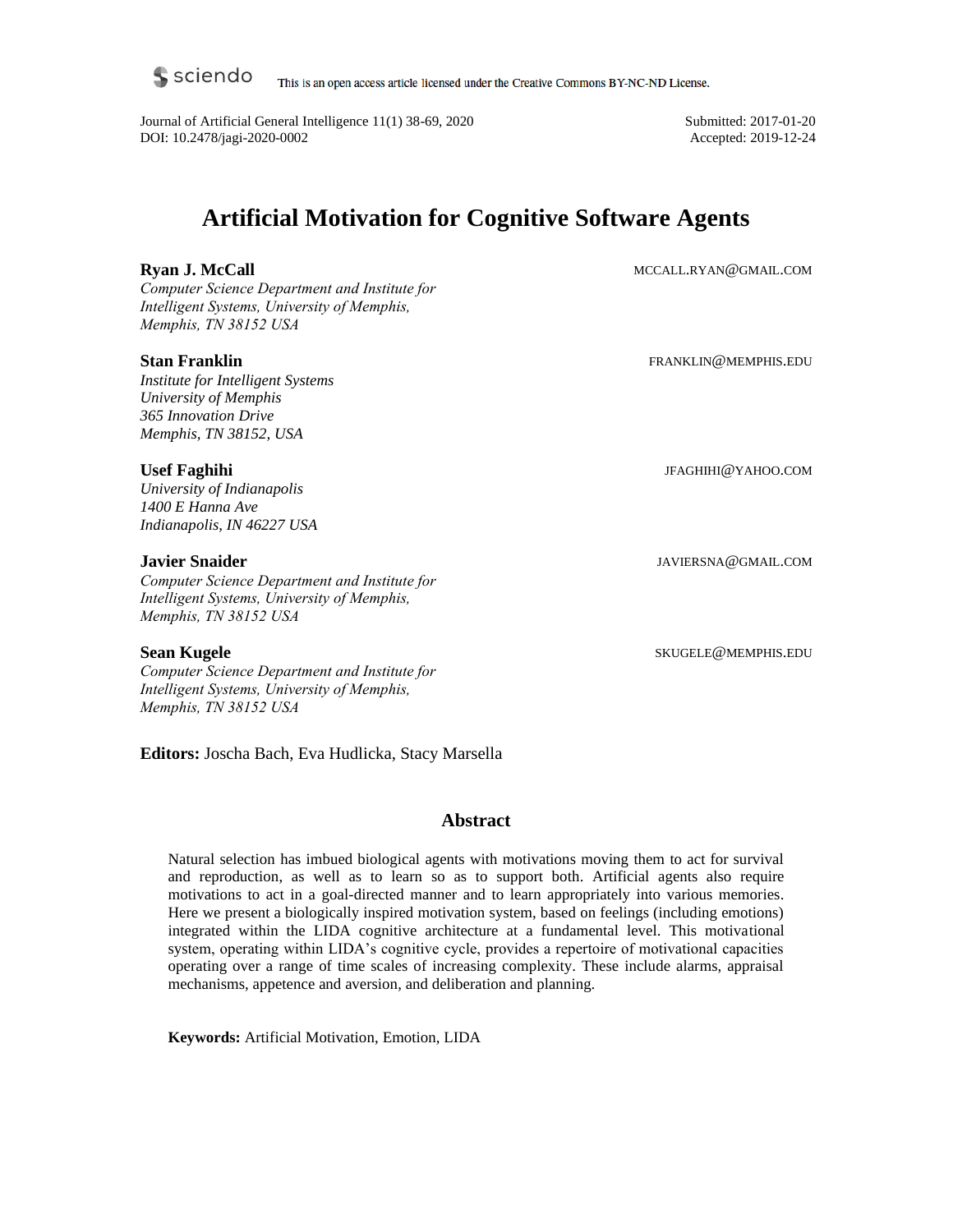#### **1. Introduction**

Cognitive architectures model minds, which are thought of as control structures for autonomous agents (Franklin, 1995, p. 412). An autonomous agent is a system situated within, and a part of, an environment that senses that environment and acts on it, over time, in pursuit of its own agenda, and so as to affect what it may sense in the future (Franklin & Graesser, 1997). Given this definition, how can the agenda of an autonomous agent be implemented in a cognitive architecture? How does such agenda arise from basic cognitive processes? In other words, what motivates an agent to choose one action over another, or to choose any action at all? What is its motivation to act? How is this motivation to act accomplished? These are the foundational questions we address in this work on artificial motivations.

Motivation is a broad term guiding everything from simple reflex actions to decade-long career commitments. We discuss an assortment of motivational processes covering a range of temporal scales, and having varying complexity. We focus primarily on motivation based on feelings. Several researchers have addressed this topic to date (Bach, 2009; Canamero, 2003; Franklin & Ramamurthy, 2006; Gmytrasiewicz & Lisetti, 2002; Lang & Davis, 2006; Sloman & Croucher, 1981). Here we present a motivational system, based on feelings, and integrated within the broad systems-level LIDA cognitive architecture (Franklin et al., 2016) at a fundamental level; this is an approach to motivation in the entirety of cognition. It is biologically inspired but does not aim to model the neuroscience side of human or animal motivation *per se*. However, we hold that only by building upwards from solid conceptual primitives can we provide precise systems-level explanations of such complicated phenomena. Our goal is to be able to do so.

James and Lange pioneered early emotions research (as summarized in Cannon, 1927). More recently, Picard's seminal work on "affective computing" (1997; 2003) motivates much current research concerned with artificial emotions in computer systems. Fellous (2004) suggests focusing on the functions of emotions rather than what they are. He argues that one of the main functions of emotions is to achieve "the multi-level communication of simplified but high impact information," and that it may be crucial to understand emotions as "dynamical patterns of neuromodulations, rather than patterns of neural activity." Given that LIDA's perceptual nodes, including those for "emotions" (see Section 3.6) are hypothesized to correspond to particular basins of attraction in the dynamics of neuron populations (Franklin, Strain, Snaider, McCall, & Faghihi, 2012), feeling nodes in LIDA (see Section 3.2) can be viewed as being close to Fellous' vision. Cañamero (1997) produced an autonomous agent with basic drives and an action selection mechanism modulated by its "emotions." Almost all cognitive architectures have motivation mechanism(s). For instance, SOAR (Laird, J, Newell, & Rosenbloom, 1987) has explicit goals, and an impasse mechanism that creates sub-goals for complex tasks. More recently emotions have been integrated into SOAR (Marinier, Laird, & Lewis, 2009), and used to drive reinforcement learning (Marinier & Laird, 2008), but not as motivators. The role of emotions in cognition has also been studied in ACT-R, including its affect on rationality (Fum & Stocco, 2004), decision-making (Belavkin, 2001b), and the "inverted U" effect (Belavkin, 2001a).

Some cognitive architectures have sophisticated motivational mechanisms. For example, CLARION uses a bipartite motivational representation where "explicit goals", e.g. finding food, are generated based on past and current "internal drive states", e.g. being hungry (Sun, 2009). Another architecture with a rich motivational mechanism is Psi (Dorner & Hille, 1995) and its progeny Micro-Psi (Bach, 2009). Psi distinguishes between demands, urges, motives, cognitive modulators, affect, and directed emotions. The Psi model provides inspiration for some of the concepts in the expanded motivation model we are here adding to LIDA.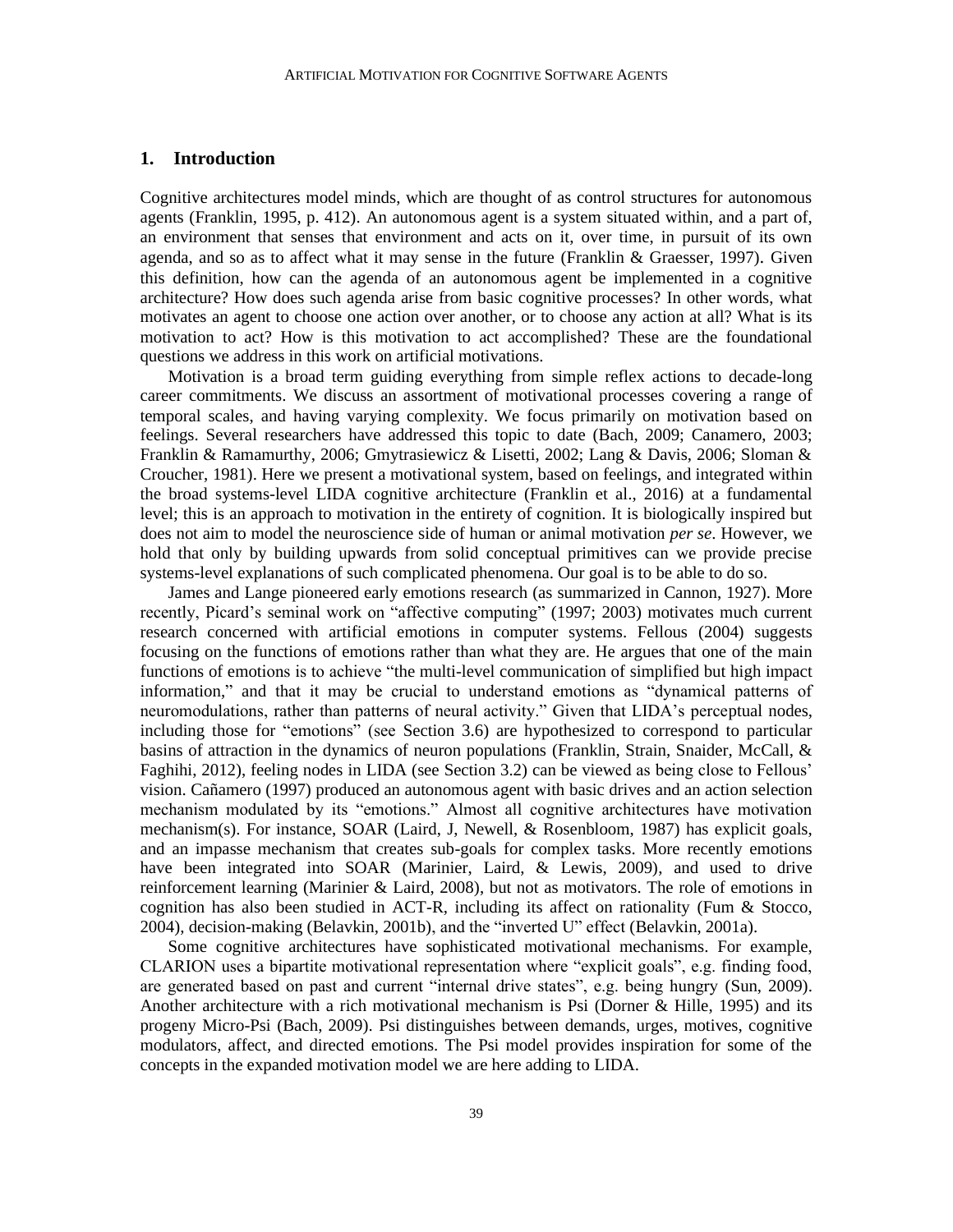To be clear, the LIDA cognitive architecture consists of the conceptual LIDA model and one or more computational LIDA frameworks, which individually facilitate the development and computational implementation of various LIDA-based agents. At any point in time, the current LIDA model can be found in the most recent summary paper (for example, Franklin, et al., 2016), together with more specific details in earlier publications, and with conceptual additions from newer papers such as this one. A LIDA framework is a computational system that expedites the development of various LIDA-based agents, by providing simplified beginning computational versions of most of the LIDA modules. Currently, there is one operational LIDA framework (Snaider, McCall, & Franklin, 2011). LIDA-based agents come in two varieties, those that perform real world tasks (Franklin, Kelemen, & McCauley, 1998), and those that simulate psychological experiments. All LIDA-based agents must include basic versions of critically important LIDA modules. However, not every LIDA module in the conceptual model need be included in every LIDA-based agent. But, every part of the conceptual LIDA model is computationally implementable in theory.

The organization of the rest of the paper is as follows. We present a brief overview of the LIDA model (Section 2). Next, we discuss a series of concepts critical to describing the role of motivation within LIDA in preparation for the expanded motivational system to be added here. (Section 3). Section 4 describes the fundamental expanded motivational mechanisms in the LIDA model. Section 5 is concerned with how feelings, including emotions, modulate learning in LIDA. More complex motivational mechanisms are described in Section 6.

# **2. The LIDA Architecture and its Cognitive Cycle**

The LIDA architecture is grounded in the LIDA cognitive cycle. Every autonomous agent (Franklin & Graesser, 1997), be it human, animal, or artificial, must frequently sample (sense) its environment and select an appropriate response (action). Sophisticated agents, such as humans, process (make sense of) the input from such sampling in order to facilitate their action selection (Hoffman, Singh, & Prakash, 2015). The agent's "life" can be viewed as consisting of a continual sequence of these cognitive cycles. Each cycle consists of three phases, an understanding phase, an attending phase, and an action selection/learning phase. It is commonly referred to as the action-perception cycle (Dijkstra, Schöner, & Gielen, 1994; Freeman, 2002; Fuster, 2004; Neisser, 1976). A cognitive cycle can be thought of as a cognitive "moment." Higher-level cognitive processes are composed of many of these cognitive cycles, each a cognitive "atom".

Just as atoms have inner structure, the LIDA architecture includes a rich inner structure for its cognitive cycles (Baars & Franklin, 2003; Franklin, Baars, Ramamurthy, & Ventura, 2005; Franklin, et al., 2016). During each cognitive cycle a LIDA agent first makes sense of its current situation as best as it can, by updating its representation of both external (coming through the external senses) and internally generated features of its outer and inner world. This is the *understanding* phase of the cycle. By a competitive process (described below), it then decides what portion of the represented situation is most in need of attention, that is, is most salient. This portion is broadcast to the rest of the system, making it the current contents of consciousness. This is the *attending* phase. The contents of a broadcast facilitate the recruitment of internal resources, that is, potential actions, from which the action selection mechanism chooses. It also enables learning in all the available memories (see Figure 1). This is the *action selection/learning* phase.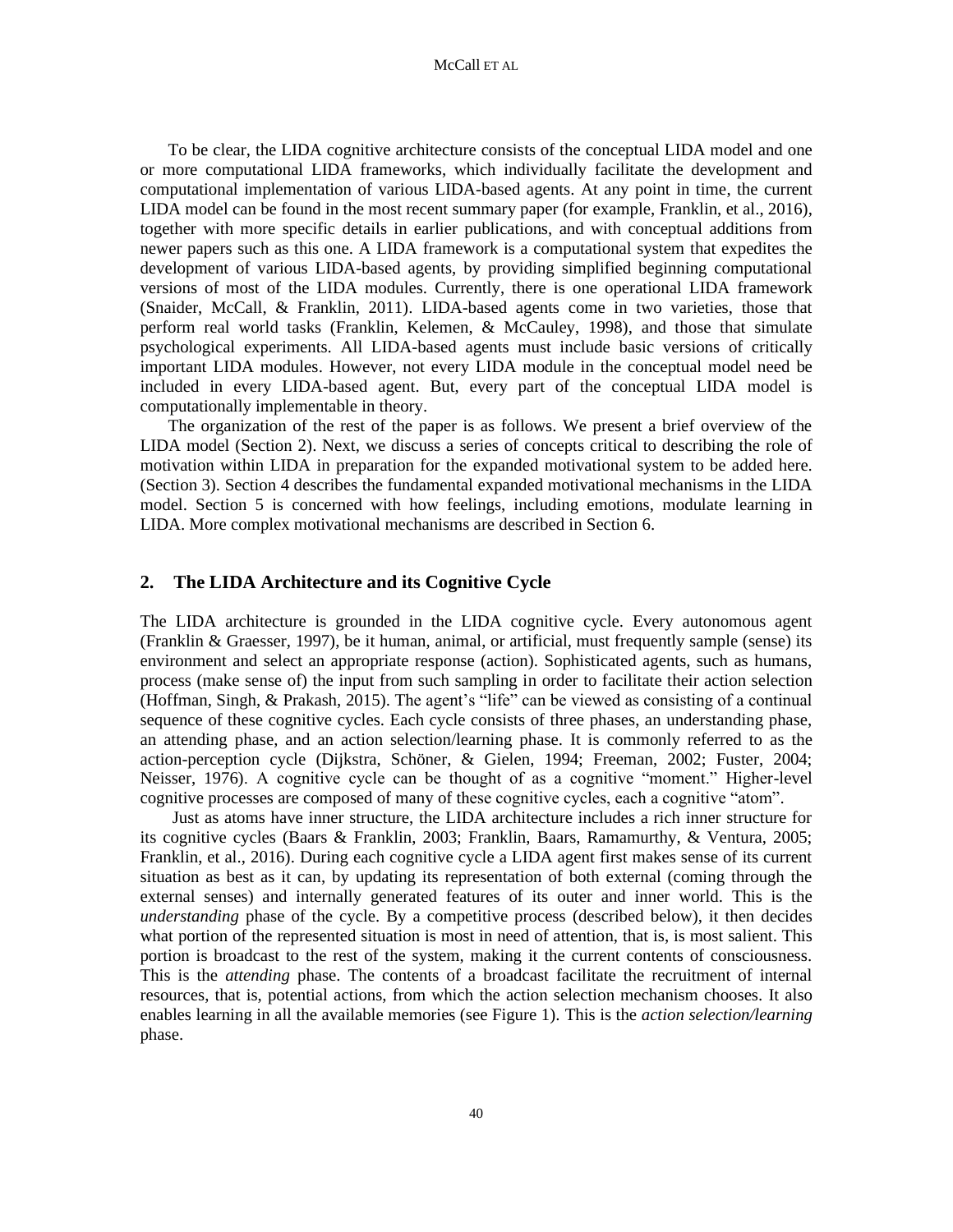

Figure 1. The LIDA Cognitive Cycle Diagram.

Figure 1 shows this highly parallelized processing in more detail. It starts in the upper left corner and proceeds roughly clockwise. The cycle begins with sensory stimuli from sources in the agent's external and internal environment being interpreted in Sensory Memory (e.g., the iconic buffer). Low-level feature detectors in Sensory Memory begin the process of making sense of the incoming stimuli. Next, Perceptual Associative Memory (PAM) processes these low-level features, recognizing higher-level features, such as objects, categories, relations, actions, feelings, events, situations, etc. When recognized preconsciously<sup>1</sup>, these entities comprise the current percept, which enters the Workspace asynchronously. Here a preconscious model of the agent's current situation, termed the Current Situational Model, is continually assembled (updated). This percept and items from the Current Situational Model serve to cue transient episodes (Conway, 2001; Franklin, et al., 2005) and declarative memories (autobiographical and semantic). Responses to the cue consist of local associations, which may include remembered events and relevant facts that were associated with the various elements of the cue. Contents of Spatial Memory serve to flesh out events from the episodic memories. In addition to the current percept and the Current Situational Model, the Workspace contains the Conscious Contents Queue, a queue of the recent contents of consciousness (Franklin, et al., 2016).

<sup>&</sup>lt;sup>1</sup> In the LIDA architecture preconscious representation is currently not conscious, but has the potential to become conscious (Franklin & Baars, 2010).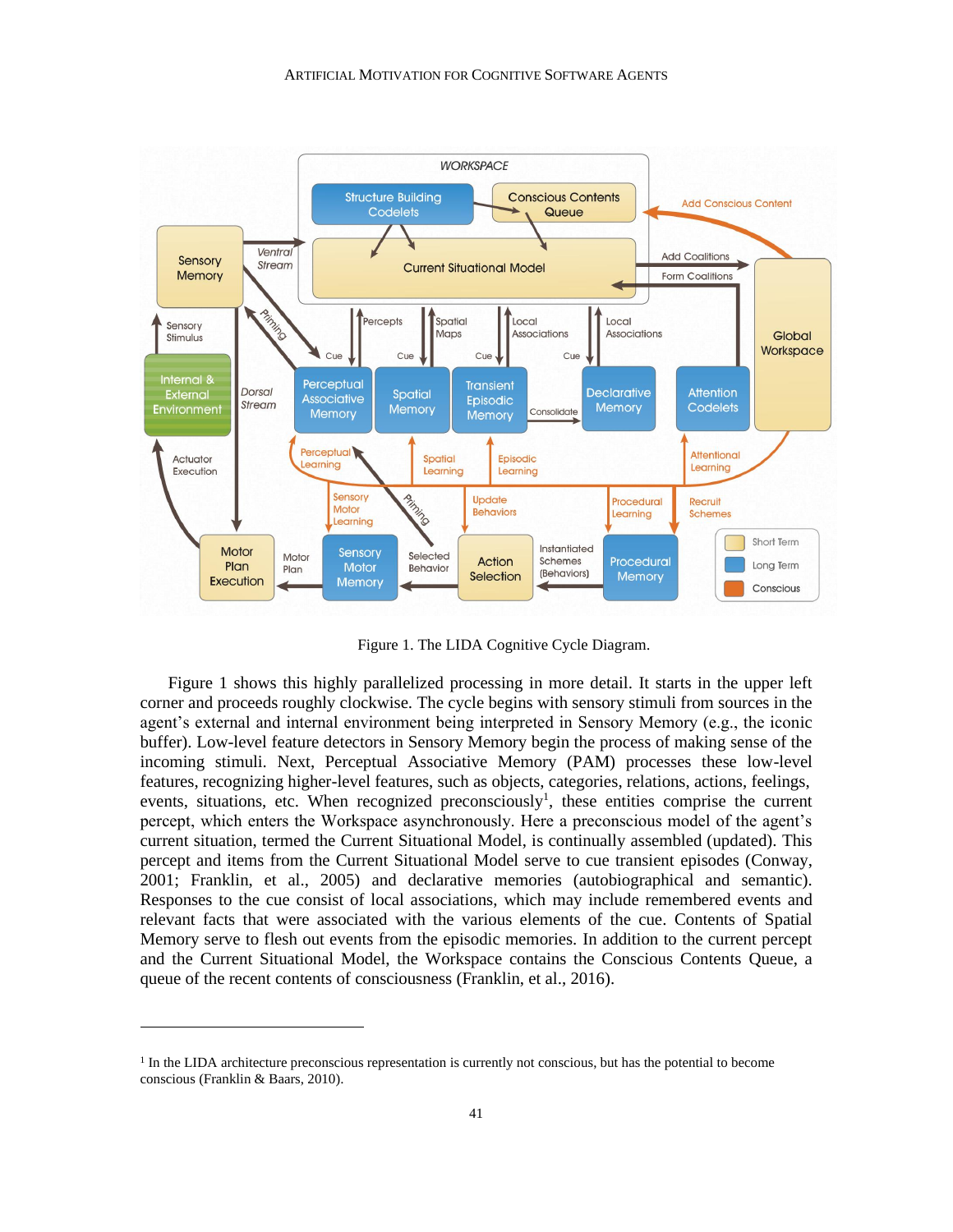An updated version of the Current Situational Model (CSM) is assembled from the percepts, the associations, and the undecayed parts of the previous model. This assembling process will typically require structure-building codelets.<sup>2</sup> These are small, special-purpose processors, each of which has some particular type of structure it knows how to build. These codelets continually monitor the Workspace for opportunities to fulfill their particularly specified task. They may draw upon recognition memory, the Conscious Contents Queue, and even Sensory Memory to enable the recognition of relations and situations. The newly assembled model constitutes the agent's best understanding of its current situation within its world. This completes the understanding phase for this cognitive cycle.

For an agent operating within a complex, dynamically changing environment, the contents of the Current Situational Model (CSM) may be much too large for the agent to cope with all at once. It needs to selectively attend to a salient portion of the CSM. Portions of the CSM compete for attention. These portions take the form of coalitions of structures from the CSM. Such coalitions are formed by special-purpose attention codelets, whose function is to bring certain structures of concern to the particular attention codelet into the Global Workspace (hence the name Global Workspace Theory (Baars, 1988)). The most salient (important, urgent, insistent, novel, threatening, promising, arousing, unexpected, bright, loud, moving, etc.) coalition wins the competition. In effect, the agent has decided on what to attend to at the moment. The contents of the winning coalition are then broadcast globally, bringing its contents to consciousness and, thereby, completing the attending phase of the cycle. Thus, the architecture's functional consciousness mechanism acts as an attention filter. The purpose of all this attentional processing is twofold, first to help the agent choose what to do next, and second to select what to learn into each of its several memories. Learning and action selection take place concurrently in LIDA. We will describe action selection first, and learning later in Section 5.

Though the contents of this conscious broadcast are available globally, a primary recipient is Procedural Memory, which stores templates of possible actions including their contexts and possible results. It also stores an activation value for each such template that attempts to measure the likelihood that an action taken within its context will produce the expected result. Templates whose contexts sufficiently intersect the contents of the conscious broadcast instantiate specified copies of themselves. These instantiated copies are bound to the specifics of the current situation. Instantiated templates remaining from previous cycles may also continue to be available. These instantiations are next processed by the Action Selection mechanism, which chooses a single action from one of these instantiations. The selected action then goes to Sensory-Motor Memory where it is executed by an appropriate algorithm (motor plan) (Dong & Franklin, 2014; Franklin, et al., 2016). The action taken affects the environment, and thus completes that cognitive cycle.

In the LIDA architecture, all cognitive processing takes place via a continual iteration of such cognitive cycles. While it is tempting to imagine each cognitive cycle as a distinct, temporallydisjoint "atom" in a sequence of such atoms, this conceptualization is not strictly true. Due to the asynchronous and parallel nature of most of LIDA's processes, phases from consecutive cognitive cycles can overlap; for example, the action phase from one cycle and the understanding phase from the next cycle can occur simultaneously. The serial nature of consciousness, which is necessary to maintain a stable, coherent interpretation of the world, emerges from the synchronous operation of the Global Workspace. Action selection is also synchronous, enabling the well-ordered execution of sequences of actions. Apart from the Global Workspace and Action

<sup>&</sup>lt;sup>2</sup> In the LIDA architecture, the term codelet refers generally to any small, special-purpose processor or running piece of computer code. Codelets correspond to processors in Global Workspace Theory (Baars, 1988)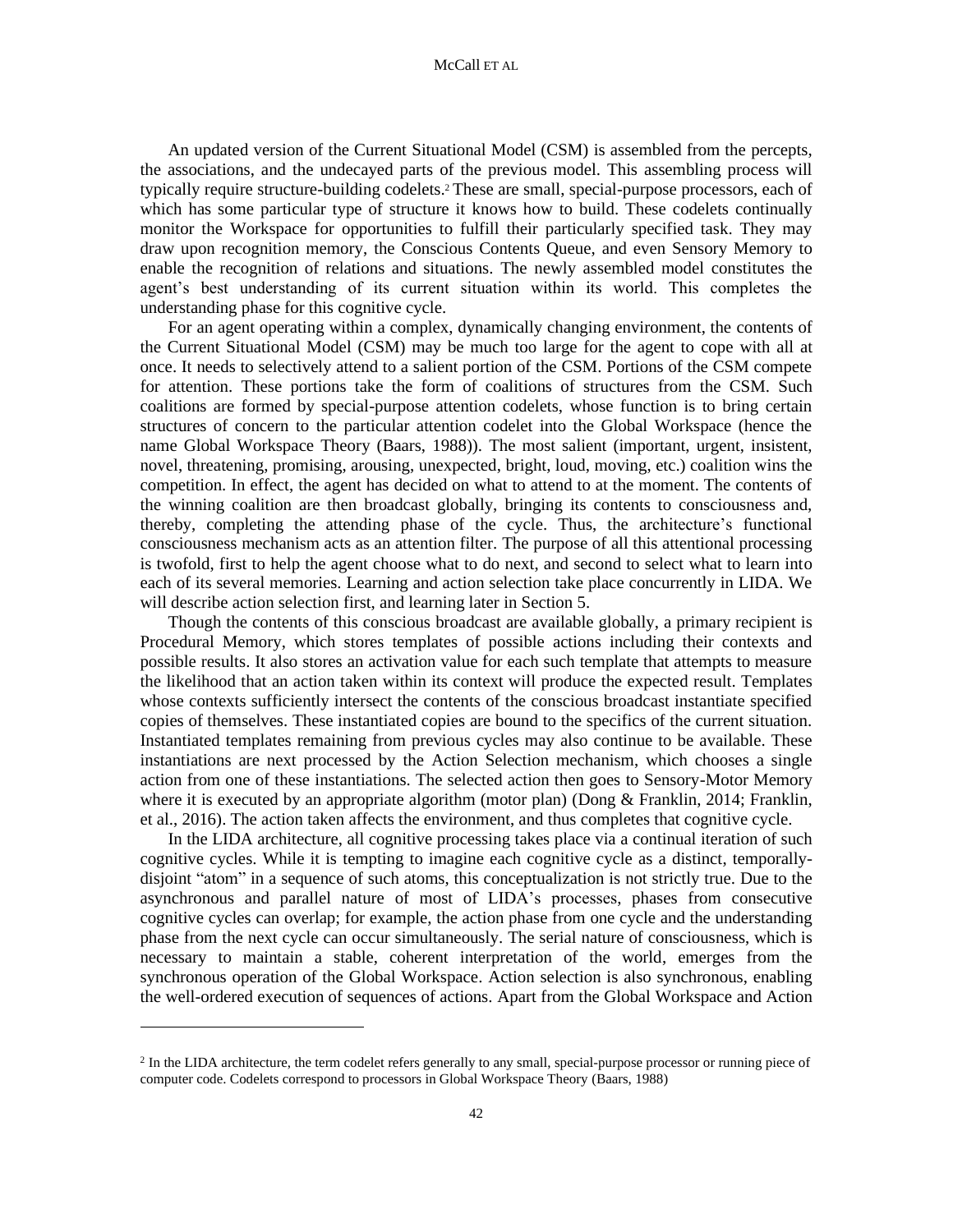Selection modules, all other LIDA processes operate asynchronously (that is, without the benefit of a system clock to "synchronize" their operations). This generally asychronous mode of processing is one of LIDA's conceptual commitments (Franklin, Strain, McCall, & Baars, 2013).

# **2.1 Event Representation in LIDA**

A recent development in the LIDA model involves the representation of events (Zacks, Speer, Swallow, Braver, & Reynolds, 2007; Zacks & Tversky, 2001). Previously, events were represented by an action node, a perceptual symbol, with thematic-role links connected to rolefilling nodes (McCall, Franklin, & Friedlander, 2010). More recently we suggest maintaining the use of action nodes with thematic roles; however, an additional more abstract event node should be added encompassing the action node and its roles, and representing the entirety of the event (Franklin, et al., 2016). For example, suppose the event "Charles takes the pen" is recognized in PAM, and becomes part of the current percept. Then it should appear in the Current Situational Model of the Workspace as shown in Figure 2

With this representation it is clear how events can be recreated by passing activation "topdown" from the event node. Furthermore, since the single event node effectively encapsulates the entire event, the event can become a part of a higher-level structure in a straightforward manner. For example, a link between two event nodes can express a temporal relationship between the two events. For the purposes of this paper we will assume that learned or newly recognized events, while involving several nodes, are effectively encapsulated, and can be referenced by their event node.



Figure 2. The representation of the recognized event "Charles takes a pen." Double-headed arrows indicate bidirectional information passing. The labels are for illustrative purposes and play no role in LIDA's dynamics.

#### **2.2 Scheme Representation in LIDA**

LIDA's Procedural Memory serves as a critical bridge from the motivational primitives introduced in this paper to action selection. Procedural Memory provides long-term storage of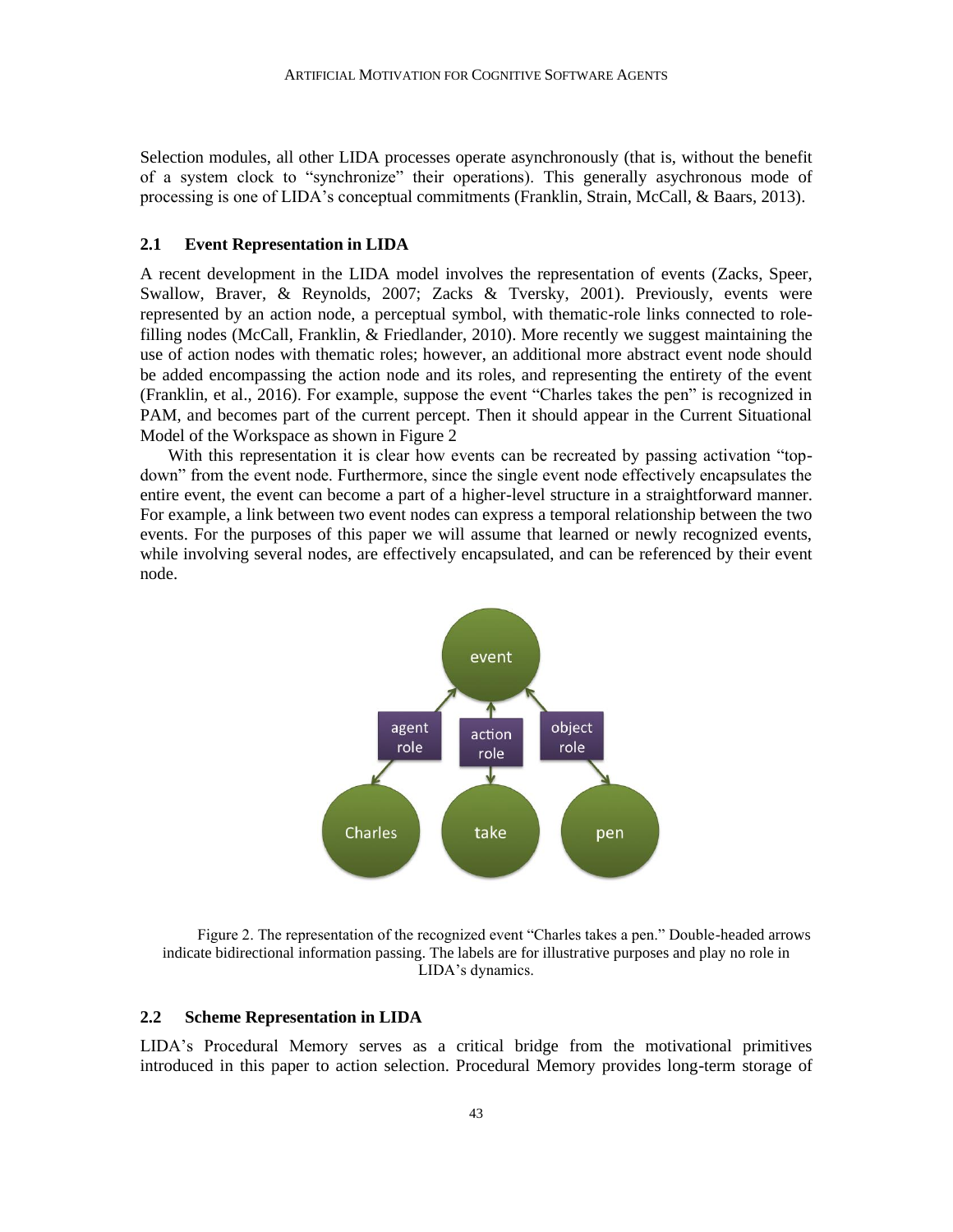ideas of what to do in various circumstances. Each such datum is called a scheme, inspired by Drescher's schema mechanism (1991). A scheme in LIDA, referred to as a template in Section 2 above, consists of a "context" and a "result" along with an "action," which connects to "an appropriate network in sensory-motor memory" (D'Mello, Ramamurthy, Negatu, & Franklin, 2006). A scheme also maintains a base-level activation, and, when instantiated as a behavior, a current activation as well. The current activation measures "the relevance of the scheme to the current situation (environmental conditions, goals, etc.)," while its base-level activation is an estimate of "the likelihood of the result of the scheme occurring as a result of taking the action within its context" (D'Mello, et al., 2006).

## **3. Motivational Concepts and the Role they Play in LIDA**

This paper is devoted to a detailed description of how motivation is to be constructed within the LIDA conceptual model. In previous conceptual work, we gave only abstract accounts of using feelings as the basic motivators (for example, Franklin, et al., 2016 Section 4.8) or arguments that their use could be consistent with appraisal theory (Franklin, Madl, D'Mello, & Snaider, 2014). Likewise, most of our agent implementations lacked explicit motivations (for example, Madl et al., 2011; Madl & Franklin, 2012; Faghihi, McCall, & Franklin, 2012), and those that did include motivational constructs, such as feelings or emotions, implemented them in a simplistic way (for example, Ait Khayi & Franklin, 2018). Bear in mind that the LIDA model, as a systems-level model, is intended to be able, in principle, to model the entirety of human cognition. Motivational mechanisms are not added with specific tasks in mind.

In this section we provide several definitions related to motivation by other researchers, and then explain how each concept is implemented within the LIDA conceptual model. We hope to bridge LIDA to existing concepts related with motivation in order to facilitate comparison with existing work. We do not intend to offer LIDA as a comprehensive model of motivation and emotion, but rather as a useful tool for thinking about motivation and emotion, and as a possible architecture for implementing them in software agents.

## **3.1 Homeostatic Receptor**

Biological agents use *homeostatic control mechanisms* to regulate their internal environment, keeping internal variables within stable ranges (Cannon, 1929). More recently they have been used to implement drives in robots (Breazeal, 1998). Each homeostatic control mechanism has at least three interdependent components for the variable being regulated. The *receptor* is the sensing component that monitors and responds to changes in the internal environment. When the receptor senses a stimulus, it sends information to a "*control center*," the component attempting to keep the variable within a stable range. The control center then sends signals to *effectors*, which can be muscles, organs, or other structures, that receive signals from the control center (Marieb & Hoehn, 2007). Therefore, homeostatic receptors are sensors that detect the value of critical attributes in an agent's bodily state. Examples of these in humans include sensors for low levels of oxygen or glucose in the blood. The detection of low oxygen and/or high carbon dioxide in the body sends a signal to the brain (control center). From this point, the brain must interpret the signal. Such interpretation gives rise to a *feeling* of, for example, the need to breathe more rapidly. A sensor may be implemented in many ways, for instance, with distributed inputs from all over the body or by taking inputs from a localized bodily region.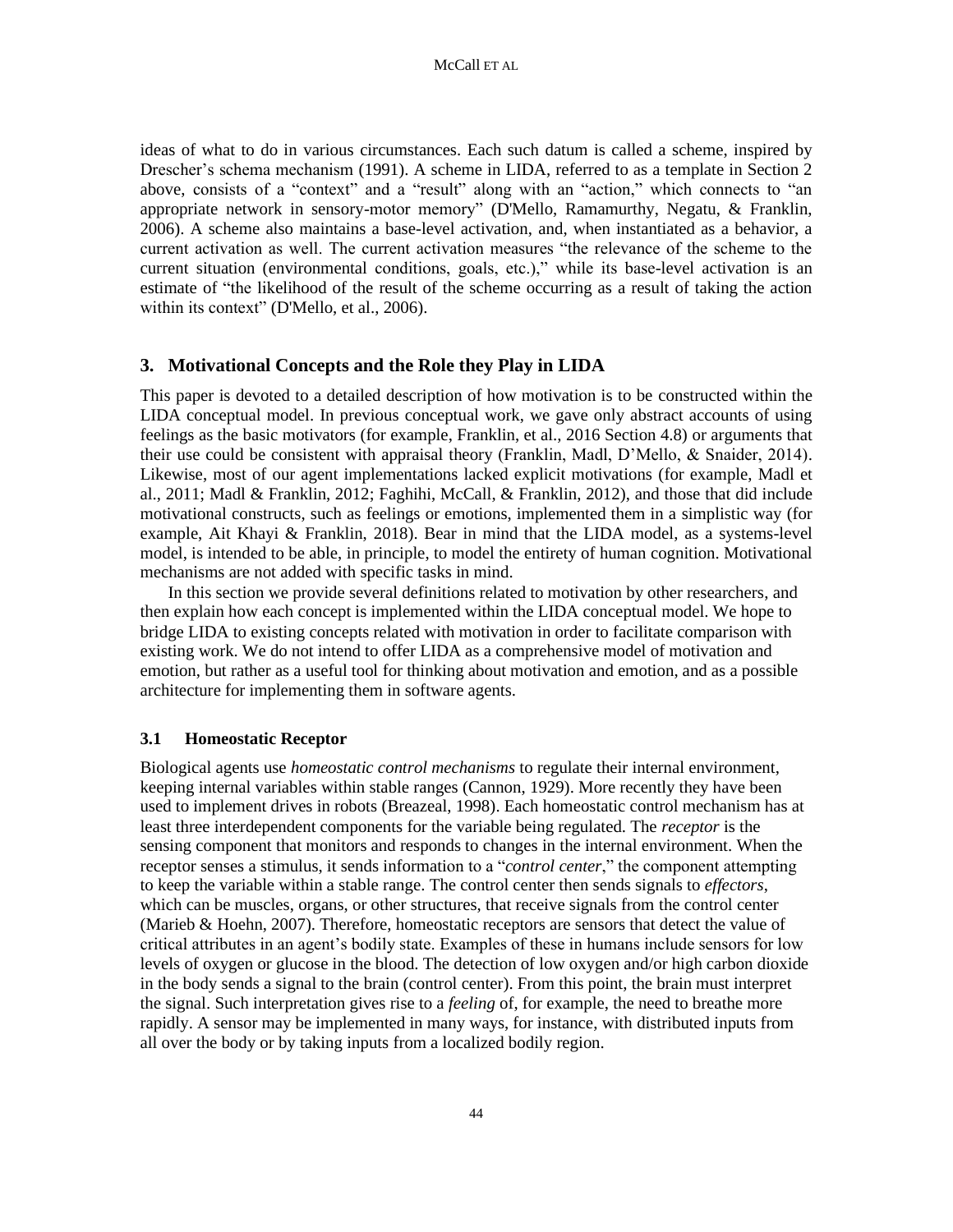In the LIDA conceptual model, homeostatic sensors are implemented as sensors, and are considered to be a part of Sensory Memory (see Fig. 1). A particular feature detector begins the control process detecting an incoming internal stimulus, and activating an associated feeling node in Perceptual Associative Memory. The control center concept is effectively described throughout the rest of this paper including the aforementioned mechanisms of LIDA's cognitive cycle.

#### **3.2 Feelings**

Damasio viewed feelings as somatic markers (Damasio, 1999), the perception of a certain state of the body along with the perception of a certain mode of thinking, and thoughts with certain themes (Damasio, 2003). Franklin and Ramamurthy (2006) also adopted this view writing:

Feelings in humans include hunger, thirst, various sorts of pain, hot or cold, the urge to urinate, tiredness, depression, etc… One feels feelings in the body. Implemented biologically as somatic markers, feelings typically attach to response options and, so, bias the agent's choice of action…Feelings, including emotions, are nature's means of implementing motivations for actions in humans and other animals. They have evolved so as to adapt us to regularities in our environments. These general preferences derived evolutionarily from regularities can be viewed as values. Thus feelings become implementations of values in biological agents, providing a common currency for quick and flexible action selection.

We adopt this notion of feelings for this work. Feelings are implemented as PAM nodes in the LIDA conceptual model. They always have exactly one valence sign, either positive or negative. We distinguish two types of feeling nodes:

1) **Drive feeling nodes**, each representing a drive of the agent

2) **Interpretive feeling nodes**, each representing a perceptual interpretation of a stimulus

The former is a representation of a current internal state of the agent's body, independent of the current external environment, while the latter is the agent's evaluation of a stimulus regardless of whether it is external or internal to the agent. For example, a "hungry" feeling node represents a drive, and has negative valence sign, while a "satiated" feeling node also represents a drive but with positive valence sign. A "sweet" feeling node represents a perceptual interpretation of some stimulus with positive valence sign, while a "bitter" feeling node is similar, but with negative valence sign. Intuitively, one may be hungry or satiated in a variety of external situations, and one may interpret a variety of different stimuli as sweet or bitter.

#### **3.3 Affective Valence**

Affective valence is the hedonic niceness or nastiness ("liking" versus "disliking") of reward or aversion that is essential to emotions (Berridge & Kringelbach, 2008). For LIDA, we propose that each feeling node has a *valence sign*, having either a positive or negative value. With a positive value, the sign stands as the agent's basic representation of niceness or liking, while a negative value represents basic nastiness or disliking. For example, the feeling node "thirst" would have a negative valence, while the feeling node "relief-from-thirst" would have a positive valence. A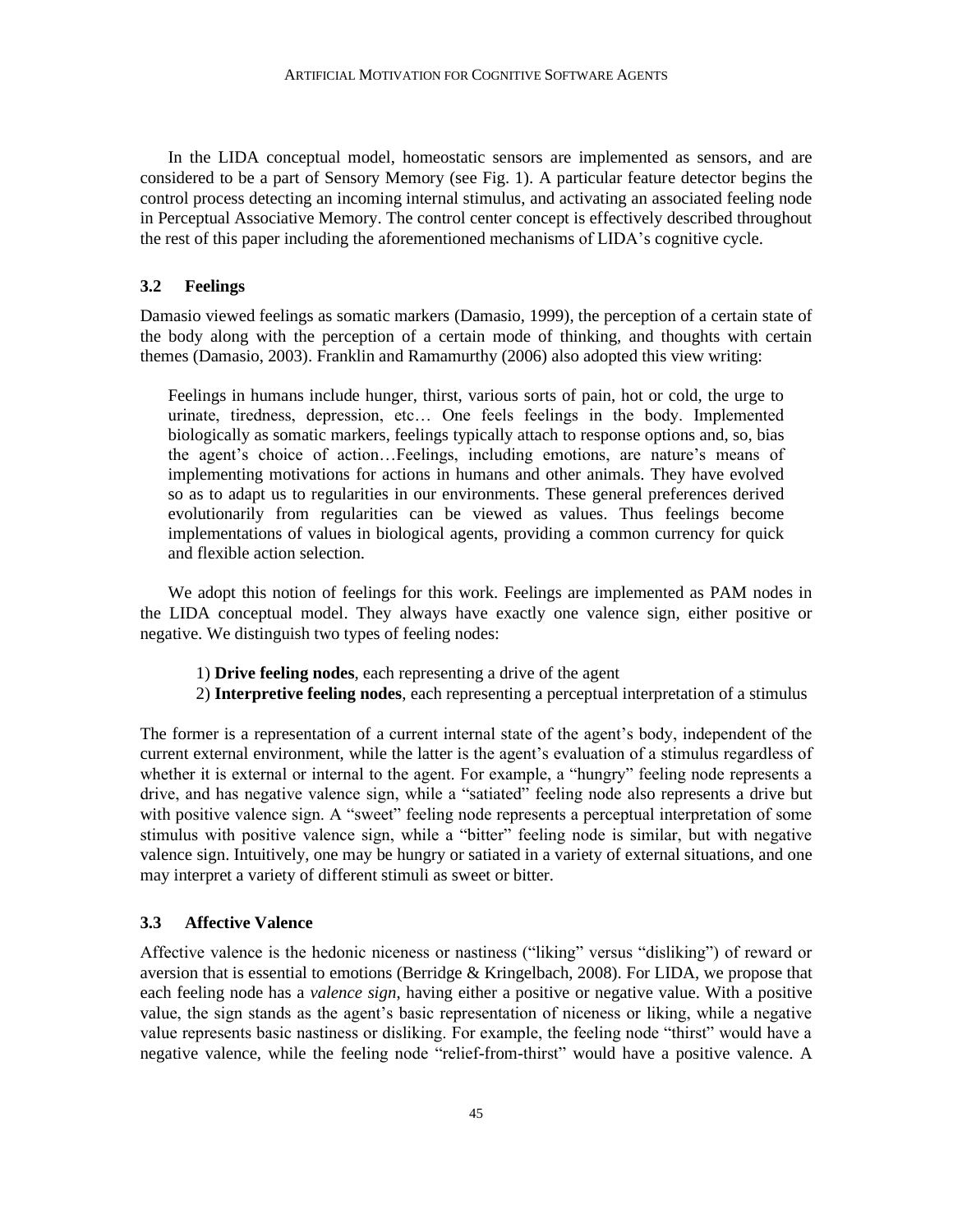feeling node's valence sign plus its current activation specifies its *affective valence*, with the activation representing the degree of "liking" or "disliking."

Like all PAM nodes, feeling nodes must be activated from a sensory stimulus to be instantiated in the Workspace. Said in another way, feature detectors in the feeling node's receptive field must detect features of the sensory stimulus. Either by direct recognition enabled by earlier perceptual learning, or by close temporal association, feeling nodes may become part of preconscious event representations in the Workspace. Such events will be referred to as *feeling events***,** a distinction likely true of most all events. The affective valence of a feeling event is the sum of the affective valence of its feeling nodes. The feeling node can be aptly thought of as a feature of the event. This suggests that recalled or imagined feeling events may involve a nonzero degree of affective valence. By having different feeling nodes carrying positive or negative affective valence, it is also possible to both like and dislike the same event structure. This can happen when two feeling nodes with positive and negative affective valence respectively become part of the same event structure.

#### **3.4 Liking vs. Wanting and Disliking vs. Dreading**

Kringelbach and Berridge (2009) distinguish "wanting" from "liking." By analogy, "dreading" should be distinguished from "disliking." "Wanting" is an objective hedonic reaction, measured behaviorally or neurally. Core "liking" reactions result from activity in identifiable brain systems that paint hedonic value on a sensation such as sweetness (Berridge  $\&$  Kringelbach, 2008). There is evidence of separate neural representations for wanting and liking (Smith, Berridge, & Aldridge, 2011). Dread appears to be the opposite of wanting or desire, as neurotransmitters in the nucleus accumbens have been shown to modulate whether the area generates desire (wanting) or dread (Richard & Berridge, 2011).

**Incentive Salience.** Incentive salience is a motivational "wanting" attribute of stimuli, transforming the representation of a stimulus into an object of attraction. This "wanting" is unlike "liking" in that liking is produced by a pleasure immediately gained from consumption or other contact with stimuli, while the "wanting" of incentive salience is the motivational magnet quality of a stimulus that makes it currently a desirable and attractive goal, transforming it from a mere sensory experience into something that commands attention, induces approach, and increases the likelihood of its being sought out (Berridge & Robinson, 1998). Roughly, stimuli have incentive salience, i.e., are "wanted," only if they have been previously "liked." However, it has also been demonstrated in biological agents that physiological signals, e.g., hunger, are *integrated* with a stimulus' incentive salience (Tindell, Smith, Berridge, & Aldridge, 2009). Thus, overall incentive salience is adaptable, as its learned component is modulated by current physiological signals, a view originally articulated by Bindra (1978) and Toates (1986), and later referenced in the incentive salience model (Berridge & Robinson, 1998).

Inspired by all of this, we include incentive salience as a distinct scalar attribute of event nodes including base-level<sup>3</sup> and current components. This attribute is similar to, but separate from, node activation. Activation represents a node's salience, which may involve relevance, importance, urgency, insistence, novelty, unexpectedness, loudness, brightness, motion, etc.

<sup>3</sup> PAM is recognition memory, and a PAM node having some base-level incentive salience is not sufficient for recognition. However, base-level incentive salience is a fundamental attribute of nodes, and, as such, is considered a part of PAM.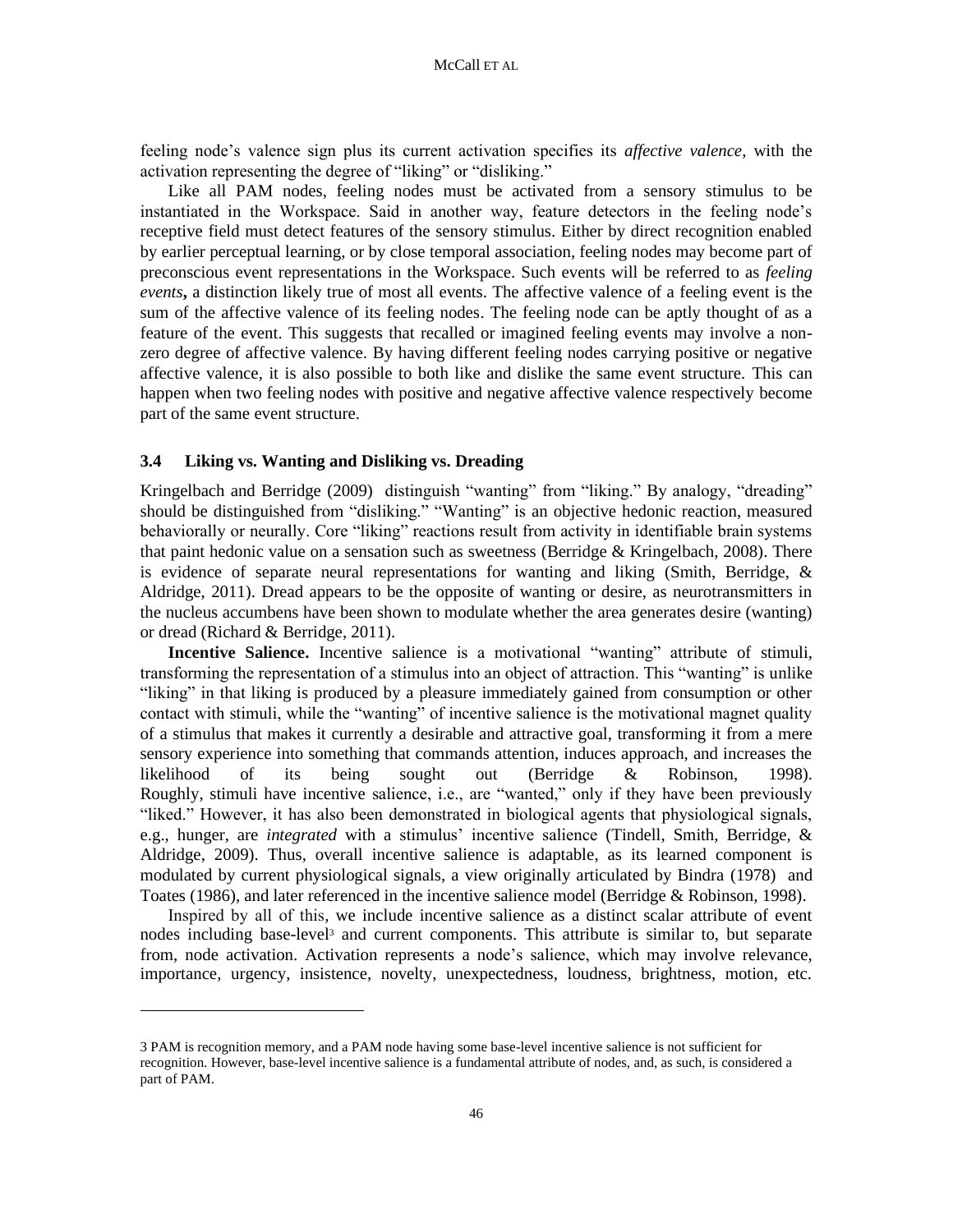While activation represents an event's situational salience, incentive salience represents the value the agent currently places on the event actually occurring. Our version of incentive salience has it range from a positive value, (e.g. 1), where it represents the degree that an event is "wanted," to a negative value, (e.g. -1), representing the degree of aversion to the event occurring. Just as a node's total activation is a function of its base-level activation (learned usefulness) and current activation (Franklin, et al., 2016), a node's total incentive salience combines its base-level incentive salience and current incentive salience. Base-level incentive salience is modified in perceptual learning (see Section 5.2); events gain incentive salience by being associated with feelings with positive affective valence. Likewise, they lose incentive salience when associated with feelings having negative affective valence. Current incentive salience is determined, in part, by activated feeling nodes that are connected to events by incentive salience links (see Section 5.5). Additionally, current incentive salience may come from expected future events (see Section 6.4). Both the total activation and the total incentive salience of an event contribute to its salience, making it more likely to come to consciousness.

#### **3.5 Option**

An option for action (option) (Keller & Ho, 1988; Klein, Wolf, Militello, & Zsambok, 1995; Raab, de Oliveira, & Heinen, 2009; Ward, Suss, Eccles, Williams, & Harris, 2011) is an action representation an agent can select for execution. It is a candidate for action or a "choice alternative" (Kalis, Kaiser, & Mojzisch, 2013).

So far, we have discussed feeling events, events with one or more associated feeling nodes. Feeling events have an overall affective valence, which is based on the aggregate affective valence(s) of the feeling node(s) associated with (linked to) the event. We have also proposed that events could have incentive salience. In fact, we hypothesize that most every event will involve some feelings and some non-zero amount of incentive salience. Events in PAM can have baselevel incentive salience; however, they do not have current incentive salience before coming to the Workspace.

Given this, we define a *virtual event* as an event that is instantiated without the presence of its corresponding sensory signature from the agent's sensors. For example, recalled episodic memories, plans, imaginings, options, and hallucinations are all virtual events. Next, we define an *option* to be an instantiated virtual event in the Workspace with some non-zero total incentive salience. Thus, options are unique in that their salience is based on an event's total incentive salience, and, possibly, the event's activation (e.g., from stimuli) as well. Options can be thought of as possible "choices" that have not yet been made. When an option helps instantiate a scheme that is likely to bring it about, that is, a behavior with the option for its result, and if such a behavior is selected, then the option becomes an *immediate goal*. Given that a behavior stream is a stream of behaviors that can be thought of as a partial plan of action, we define a *pending goal* as an option that is a part of an instantiated behavior stream, one of whose behaviors has been selected, but the underlying event cannot be immediately achieved.

## **3.6 Emotion**

The usage of the term "emotion" has been imprecise and, for many researchers, the concept is not easily definable (Alvarado, Adams, & Burbeck, 2002; Thompson & Madigan, 2007). Various definitions of emotion have been given, and very important functions have been attributed to emotion; however, there is currently no consensus for any one definition. Some well-known work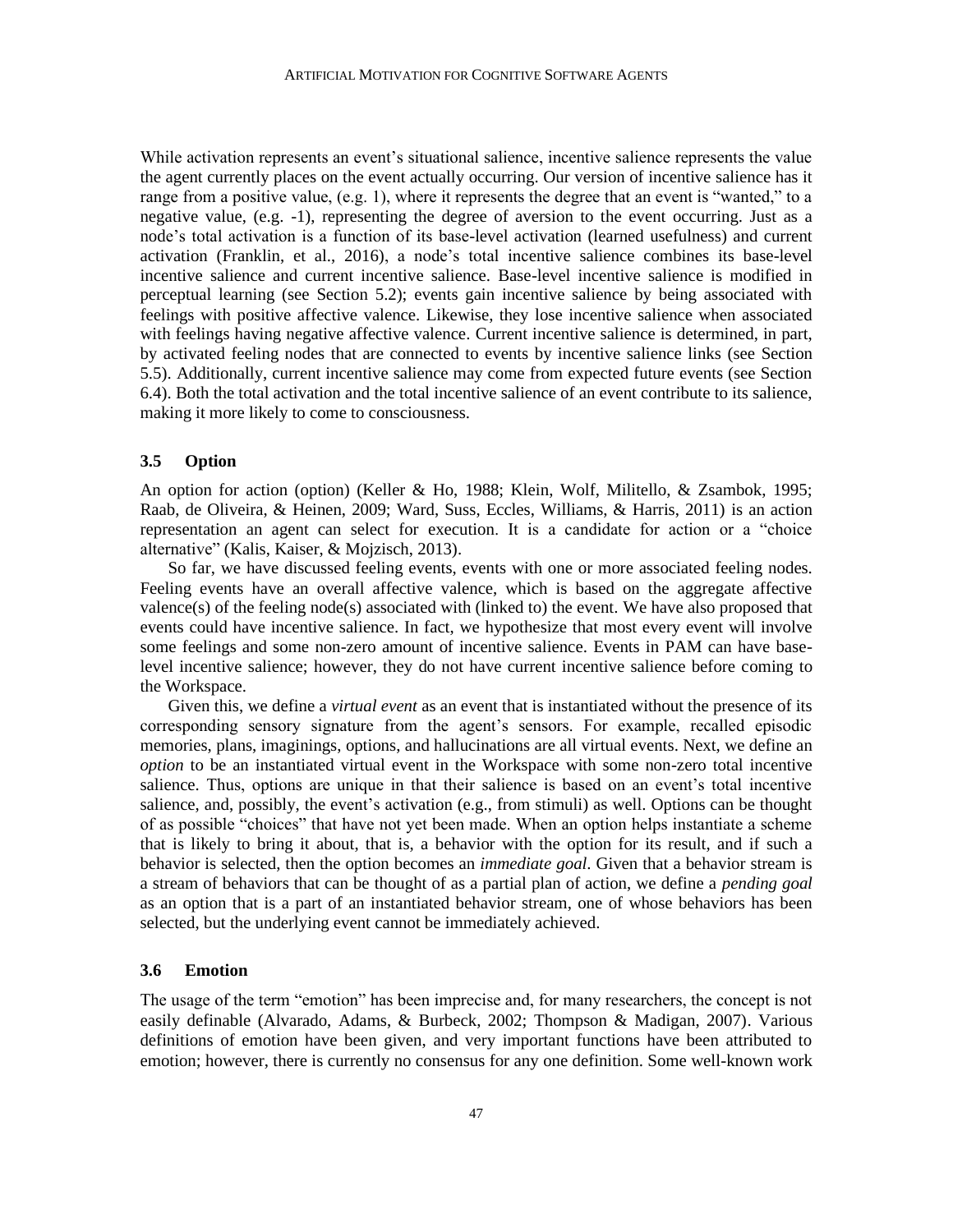on emotions specifies six basic emotions: surprise, fear, disgust, anger, happiness, and sadness (Ekman, Sorenson, & Friesen, 1969). They are particular to individuals (Picard, 2003), and influence cognition directly (Phelps, 2006; Squire  $\&$  Kandel, 2000). More recently some researchers deny that there is anything "basic" about these six (Camras, 2011). Westen (1999) describes emotions as a mix of several biochemical, sociocultural, and neurological factors. Purves et al. (2008) divide emotions into three processes: 1) a behavioral action (e.g., escape), 2) a conscious experience of an event or situation (e.g., regret or shame), 3) a physiological expression (e.g., paleness, blushing, palpitations, uneasiness). It is not specified how these three processes are related. Diener (1999) suggested that a theory of emotions should account for several components: 1) subjective experience (how it feels to be in an emotional state), 2) physiological processes (neural, neurochemical and physiological mechanisms that facilitate emotion), 3) expressive behavior (facial and bodily expression, movement patterns, the modulation of voice and breath etc.), and 4) cognitive evaluations.

The LIDA model does not address subjective experience; rather its consciousness is only postulated to be functional<sup>4</sup> (Franklin, 2003). While "cognitive evaluations" are addressed in the next section, the physiological and expressive aspects of emotions are beyond the scope of this current work.

It is our view that emotions exist only within the context of an organism, or an agent. It is a feeling about *something* or *someone* that is an emotion. For example, the emotion of *feeling* sad because one has suffered a loss, or the emotion of *feeling* angry at someone because they interfere with something you want to do. We adopt such a definition of emotion for the LIDA model (Franklin & Ramamurthy, 2006):

Emotions, such as fear, anger, joy, sadness, shame, embarrassment, resentment, regret, guilt, etc., are taken to be feelings with cognitive content (Johnston, 1999). One cannot simply feel shame, but shame at having done something. The something done constitutes the cognitive content.

A feeling node in PAM would represent shame. A currently active event node, the cognitive content, with the shame node, within the Workspace would constitute an instance of the emotion shame. Once again, such an emotion may, or may not, come to consciousness. Shame, of course, may come in multiple varieties, each represented by its own node. Note that every emotion is a feeling, but there are feelings, e.g. thirst or a pain, that need not be emotions. Thus emotions constitute a subset of feelings.

## **3.7 Appraisal**

Appraisal theory is described as providing a cognitive interpretation of what we sense or perceive (Lazarus, 1991). Moreover, this theory explains our evaluation of specific external (environmental) or internal (within ourselves) stimuli that give rise to emotions. Roseman and Smith (2001) explained how human motives and goals play an important role for the evaluation

<sup>4</sup> Global Workspace Theory, which LIDA implements and fleshes out, is a high-level theory of the role of consciousness in cognition. It assumes that phenomenal consciousness occurs in conjunction with each conscious broadcast. Wishing to apply our LIDA model to both biological and artificial agents, the model remains agnostic on the question of phenomenal consciousness.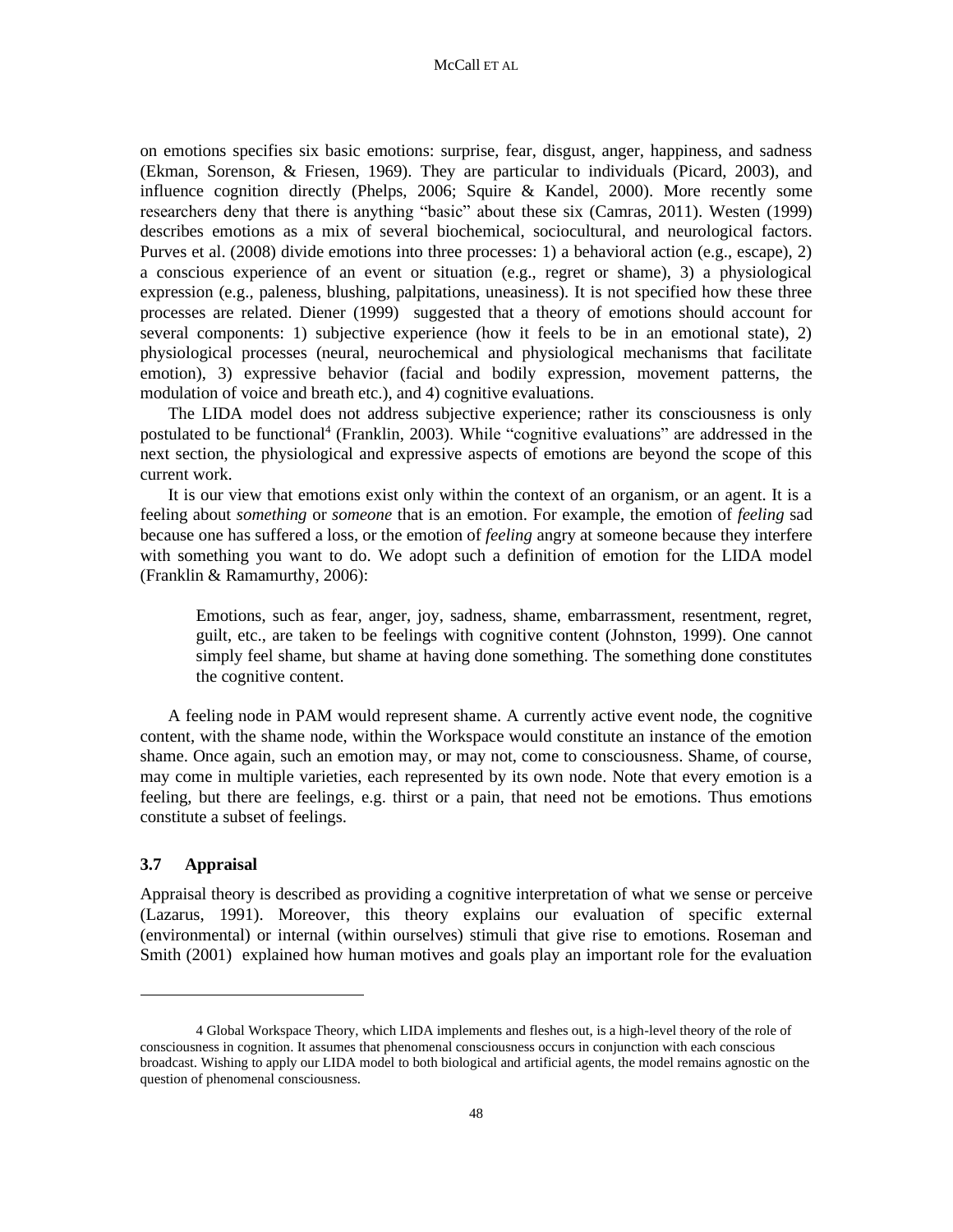of a specific situation. Lazarus (1991) identified two appraisal methods: 1) primary appraisal, for the organism to determine the importance and/or meaning of an event, and 2) secondary appraisal, for the organism to determine whether or not it can manage or handle the event and its consequences.

Lazarus also discusses two types of appraisal models: the structural appraisal model and the process model. The structural model has three components: 1) a relational aspect, involving the person-environment interactions, 2) a motivational aspect, involving the assessment of a current situation's relevance in relation to one's current goals, and 3) a cognitive aspect involving one's appraisal of the situation. Accordingly, one's evaluation of the situation leads to specific emotions.

The process model suggests that person-environment interactions might go through an appraisal-coping-reappraisal cycle (Lazarus, 1991), For example, imagine a father becomes angry (appraisal) after hearing of his daughter's disobedience. He then has a heated argument with her (coping). Later on, he may feel guilty about his behavior during the argument (reappraisal), which, in turn, may lead to an apology (coping). This, finally, leads to a feeling of satisfaction at having apologized (reappraisal). However, the process model of appraisal fails to account for automatic emotional response, a fast and direct pathway for action in critical situations. We will discuss how this occurs in the LIDA model in detail in Section 4.1 below on *alarms*.

In LIDA model terms, appraisal is an initially preconscious process that occurs automatically with perception, but may also involve episodic and semantic recall, imagination, and consciousness. For this work, we consider the appraisal process as one that evaluates a situation (event) along dimensions such as novelty, goal-alignment, agency, coping potential, and availability of a plan, thereby determining the activation level of relevant feeling nodes. In this sense the appraisal process culminates in the attachment of one or more activated feeling nodes to the cognitive content, typically an event, producing a corresponding emotion. This is typically accomplished in LIDA's Workspace by the preconscious association of an event and the emotion(s) activated during the event's appraisal. Such association is performed by structurebuilding codelets concerned with particular appraisal dimensions. The attachment of the feeling node(s) modulates the current activation of the event. If this newly appraised structure, including the feeling node(s) is brought to consciousness, this emotion, this feeling event, is learned into PAM (long-term recognition memory). Once learned, emotions, like other feelings can be recognized in PAM without additional appraisal. Often times the appraisal of emotion is a multicyclic affair requiring at least several cognitive cycles. However, we hypothesize that the initial appraisal of emotion can also occur during a single LIDA cognitive cycle.

## **3.8 Reinforcement Learning**

Reinforcement learning (RL) is a form of machine learning in which software agents learn to optimize their behavior through trial-and-error exploration of their environments. Agents choose actions based on their beliefs about their environment's current state, and then observe the subsequent states and rewards following the execution of those actions. Rewards are formulated as scalar values, where the rewards with the greatest numerical value are the most desirable. In general, this reward signal serves as a proxy for the fulfillment of an agent's goals, and any sequence of actions that maximizes the expected total reward accumulated by an agent can be interpreted as an optimal solution for achieving those goals. Note that with respect to the application of reinforcement learning in LIDA agents (and autonomous agents in general), all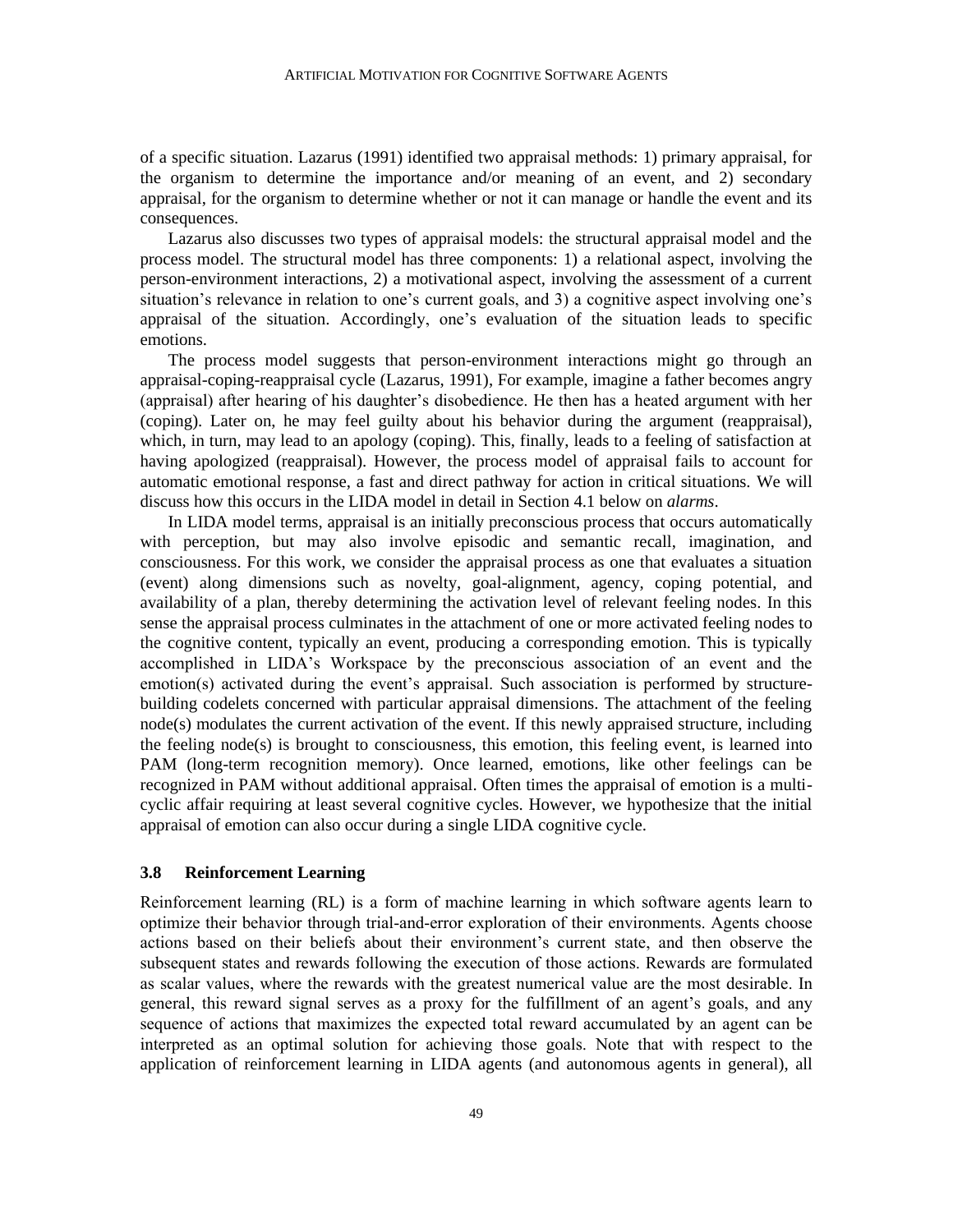"rewards" are derived from that agent's perceptions rather than an external reward signal; more specifically, they are determined based on the activation of built-in motivational structures. If an agent's perceptions include appraisals with positive affective valence, that is, if an event is liked, then the presence of that affective valence can be viewed as a positive "reward" with a value proportional to the magnitude of the affective valence.

In many cases, an agent's actions may not directly result in an immediate reward, but, instead, contribute to the acquisition of future rewards. These delayed rewards result in a creditassignment problem where partial credit should be attributed to actions that contributed to eventual rewards. Without the assignment of partial credit to these unsung supporting actions, an agent's behavior will tend to be myopically focused on immediate gratification. Many reinforcement learning algorithms solve this credit assignment problem by introducing explicit value (or utility) functions; for example, functions that approximate the expected cumulative reward associated with a given state or action taken from that state. These approximations are conditioned on the assumption that the agent behaves as it did in the past (or, more precisely, that the agent follows the same behavioral policy). Value functions are used as the basis for many popular *model-free* RL algorithms; for example, Q-learning (Watkins, 1989) and Deep Q-Networks (Mnih et al., 2015).

In the context of cognitive science, Lucantonio, Stalnaker, Shaham, Niv, and Schoenbaum (2012) described model-free learning as "a set of reinforcement learning methods that use prediction errors to estimate and store scalar cue or action values from experience" (p. 360). These stored values represent the predicted total reward an agent expects to receive if an action or cue were pursued. The name "model-free" is based on the fact that actions are evaluated and selected using these stored values, without the need for an internal model of the environment. Lucantonio et al. characterized such a decision strategy as "simple but inflexible" because "the values are simply scalar numbers, separated from the identity of the expected future outcomes themselves or the specific events that will ensue en route to obtaining the outcomes" (p. 360). Furthermore, these values do not immediately change if the outcomes change (e.g., a cue, typically followed by a reward, suddenly begins to lead to a punishment). Instead, the values must be gradually relearned through repeated experience and prediction error-based updates. Due to this inflexibility, many have suggested that model-free decision making underlies habitual behavior (Fishbach, Roy, Bastianen, Miller, & Houk, 2005; Lucantonio, et al., 2012).

In Section 5.3 of this paper, we introduce a new model-free motivational learning mechanism based on temporal-difference learning. The cached values updated by this learning mechanism are the base-level incentive saliences of event nodes, which are modified during conscious learning. These learned base-level incentive salience values support LIDA's *consciously mediated action selection* (among other things), which is a form of model-free decision making in which actions are selected for execution based primarily on the total activation and incentive salience of their corresponding instantiated schemes (see Section 2.2). The term "consciously mediated action selection" refers to the fact that conscious access is required for this mode of action selection; however, actions are chosen impulsively and without the benefit of deliberative thought. For example, based solely on consciously mediated action selection, an agent having an "open-the-refrigerator-door" event node with a strong positive base-level incentive salience may habitually open the refrigerator door when hungry, even when the refrigerator is empty, because this event has historically led to the consumption of food—an event with positive incentive salience.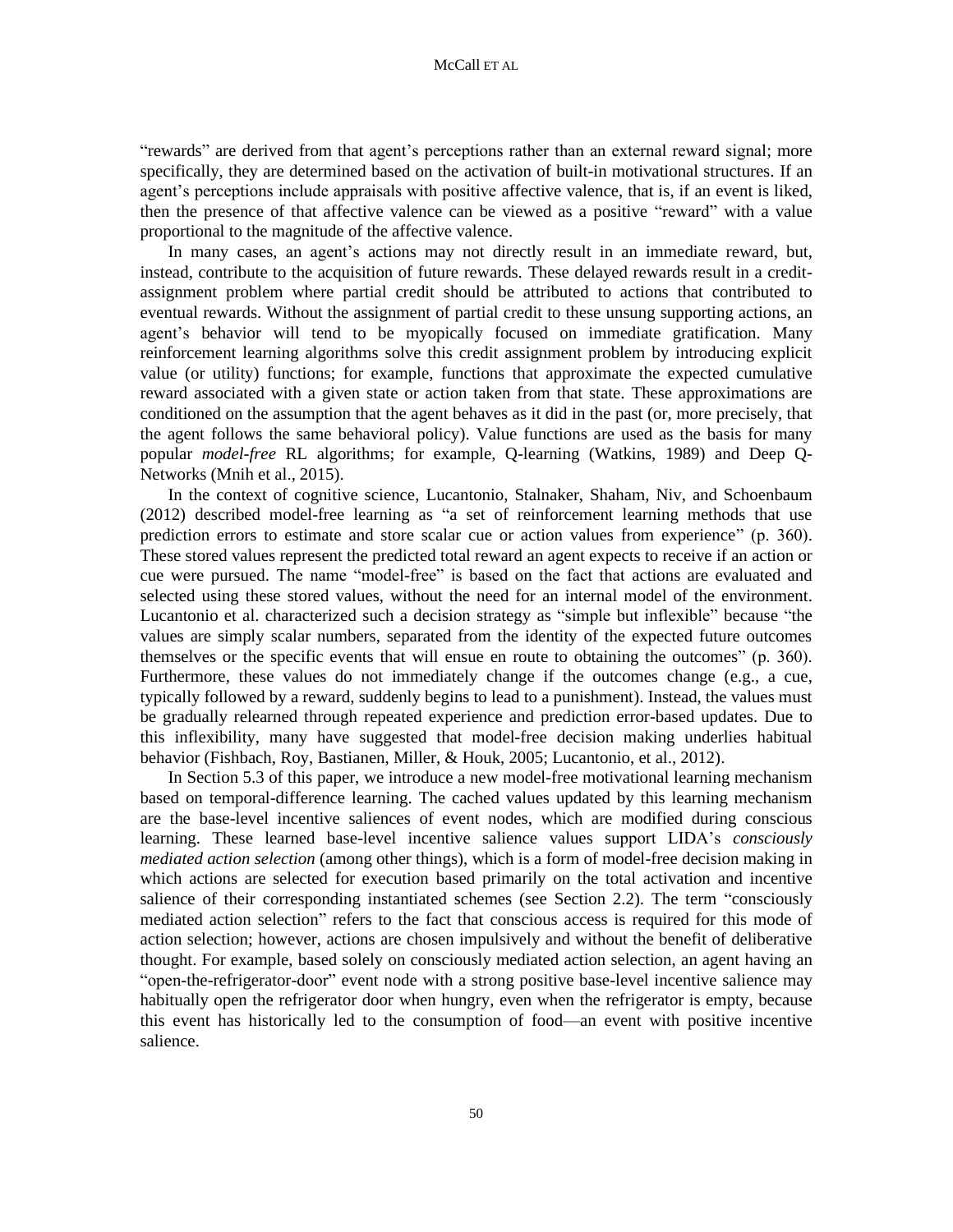An alternate approach to reinforcement learning, referred to as *model-based* RL, learns internal models that predict the effect of an agent's actions on its environment, and uses those models in service of decision making. In the context of cognitive science, Lucantonio, Stalnaker, Shaham, Niv, and Schoenbaum (2012) describe model-based learning as "a set of reinforcement learning methods in which an internal model of the environment is learned and used to evaluate available actions or cues on the basis of their potential outcomes" (p. 360). Unlike model-free learning, which is based on cached values, model-based learning methods evaluate and select actions by simulating their consequences, and choosing the most desireable predicted outcomes. This approach is computationally expensive, but flexible, allowing rapid adaptations to an agent's behavior given an accurate and up-to-date model of the agent's environment. It was suggested by Lucantonio et al. that goal-directed behavior relies on model-based learning.

In LIDA's Workspace, the Current Situational Model (CSM) contains relevant portions of the agent's current model of its environment, and its beliefs about its current environmental state. Over multiple cognitive cycles, LIDA agents may mentally simulate the results of possible actions, or entire action plans, and the total incentive salience associated with those outcomes may be used to bias the outcome of LIDA's *volitional (deliberative) action selection* (Franklin, 2000). Section 6 describes volitional action selection in more detail, and, in particular, describes how the motivational constructs introduced in this paper (such as incentive salience) can be used in support deliberation and model-based control.

#### **4. Single-Cycle Motivational Processes in LIDA**

In Section 3, we introduced several motivational enhancements to LIDA's conceptual model. In this section, we describe how they can influence LIDA's single-cycle processes. Most mechanisms make a trade off between speed and the amount of memory brought to bear on the situation. This makes each best suited for particular situations; however, implemented together in an integrated architecture they provide a flexible set of faculties well-suited for a range of situations.

To help frame this section, we first present two distinctions used in LIDA. The first is a distinction between levels of conscious access. LIDA identifies three levels of conscious access of mental processes or representations: 1) *Never conscious* means unable to ever become conscious, 2) *Preconscious* means potentially, but not currently, conscious, and 3) *Conscious* means it is part of the content of a conscious broadcast (Dehaene, Changeux, Naccache, Sackur, & Sergent, 2006; Franklin & Baars, 2010). LIDA also distinguishes between four types of action selection: volitional, consciously mediated, automatized, and alarm. In *volitional (deliberative) action selection (decision making)* much of the selection process itself is conscious, that is, a part of successive contents of consciousness (Franklin, 2000). *Consciously mediated action selection* may occur in each of LIDA's cognitive cycles, when a never-conscious selection process consults the current contents of consciousness during its choosing of the next action (Franklin & Baars, 2010; Franklin, et al., 2012). *Automatized action selection* occurs when one action calls the next via a never-conscious process, and without use of the current contents of consciousness (Franklin, et al., 2012; Negatu, 2006). Finally, we discuss action selection during an alarm in the next section.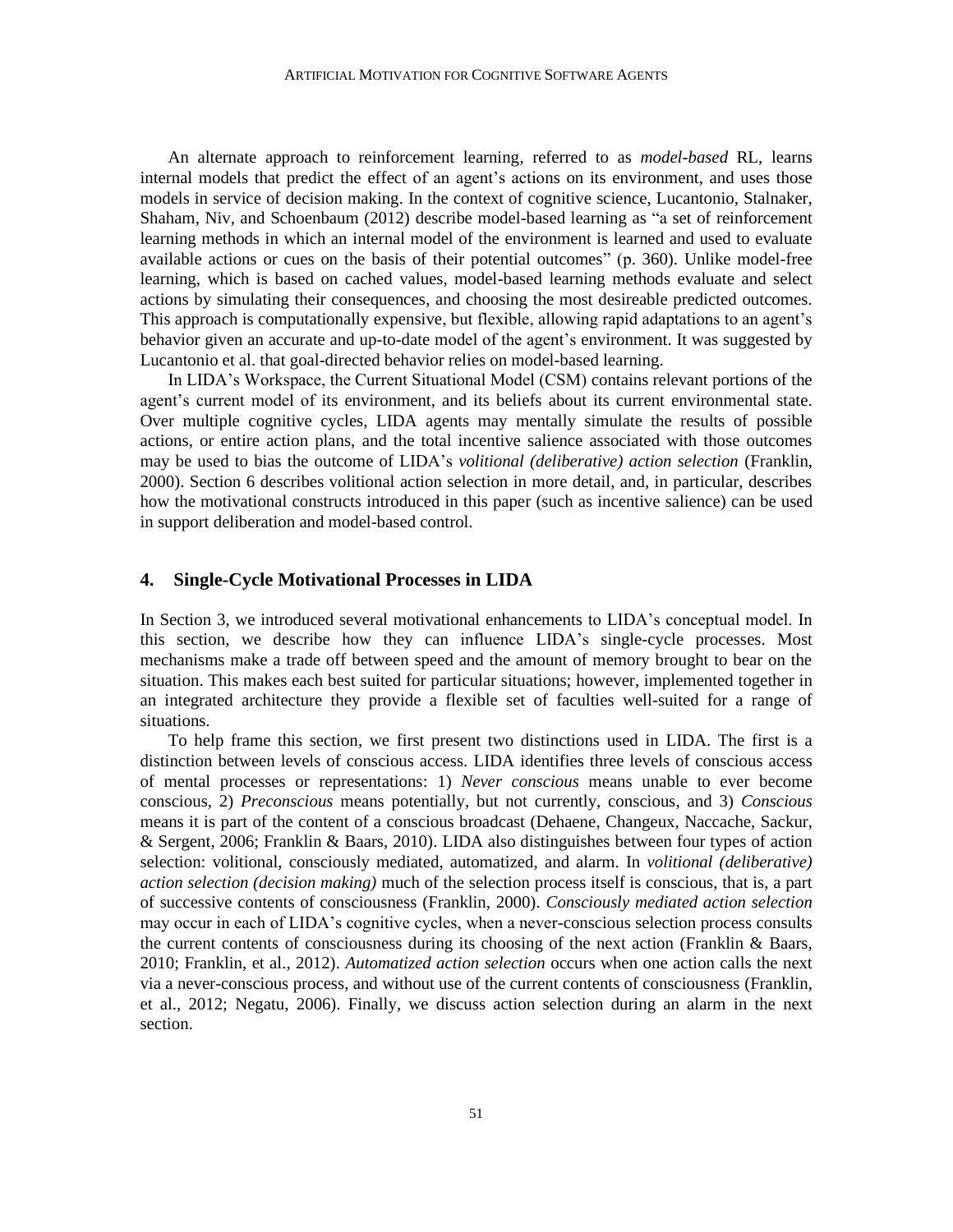## **4.1 Alarms**

In dangerous situations or during certain athletic occasions, agents must react as quickly as possible. The notion of "alarms" was previously articulated in the context of agent architectures by Sloman (1998) and enjoys neuroscientific support (LeDoux, 2006; Liddell et al., 2005). In terms of the LIDA model, an *alarm situation (alarm)* is one where an agent instantiates a scheme, selects its action, and executes an associated motor plan in rapid succession in response to a dangerous or athletic event prior to, or simultaneous with, consciousness of the event. This would correspond to an action selection and execution before (or while) the event is brought to consciousness by attention codelets. For example, an alarm occurs with the unconscious turning of a car's steering wheel in response to suddenly being cut off by another vehicle, or a professional baseball batter swinging at a pitch. During an alarm, some part(s) of the Current Situational Model in the Workspace directly instantiates a scheme from Procedural Memory. The ensuing behavior is sufficiently activated for the immediate selection of its action and, in close succession, the execution of an associated motor plan. All of this occurs before, or simultaneously with, consciousness. Note that alarms require the existence of some learned or built-in scheme. They also require that a scheme be strongly "activated." Here, we suggest the activation *and the incentive salience* both play a role in the rapid recruitment of scheme(s) during alarms. Note that every alarm directly instantiates a scheme before it can come to consciousness. However, later or simultaneously, an agent can become conscious of the situation causing the alarm, and of the action it took in direct response to the alarm. After an action is taken during an alarm situation, the result will likely come to consciousness and become involved in the procedural learning for the scheme selected and executed during the alarm. (LeDoux, 2006; Liddell, et al., 2005; Sloman, 1998)

## **4.2 Motivational Effects of Feeling Nodes**

The presence of activated feeling nodes, be they drive feelings or interpretive feelings, in a LIDA agent's Workspace has several motivational effects. Feelings and emotions are part of the cue to Transient Episodic and Declarative Memory (Franklin & Ramamurthy, 2006) as well as to LIDA's nascent Spatial Memory (Madl, Franklin, Chen, & Trappl, 2013). The resultant local associations can contain records of the agent's past feelings and emotions in associated situations. Present and past feelings and emotions influence the competition for consciousness in each cognitive cycle, by affecting the activation of structures in the Current Situational Model, as well as the activation of coalitions containing such structures, strengthening a coalition's chances of winning the competition for consciousness. This implies conscious content can include affective portions, and play a role in conscious learning (see *Perceptual Associative Memory Learning* below). If modeling human performance, then affect should modulate learning following an inverted U curve according to the Yerkes-Dodson law (Yerkes & Dodson, 1908): increasing affect causes increased learning up to a point, after which more affect results in less learning.

## **4.3 Incentive Salience of Nodes Contributes to Motivation**

We have proposed that event nodes in PAM have a base-level incentive salience while their current instantiations in the Current Situational Model additionally have a current incentive salience. The total incentive salience of events contributes to the salience of events, and as a result, can play several roles within a single cognitive cycle. A coalition involving events with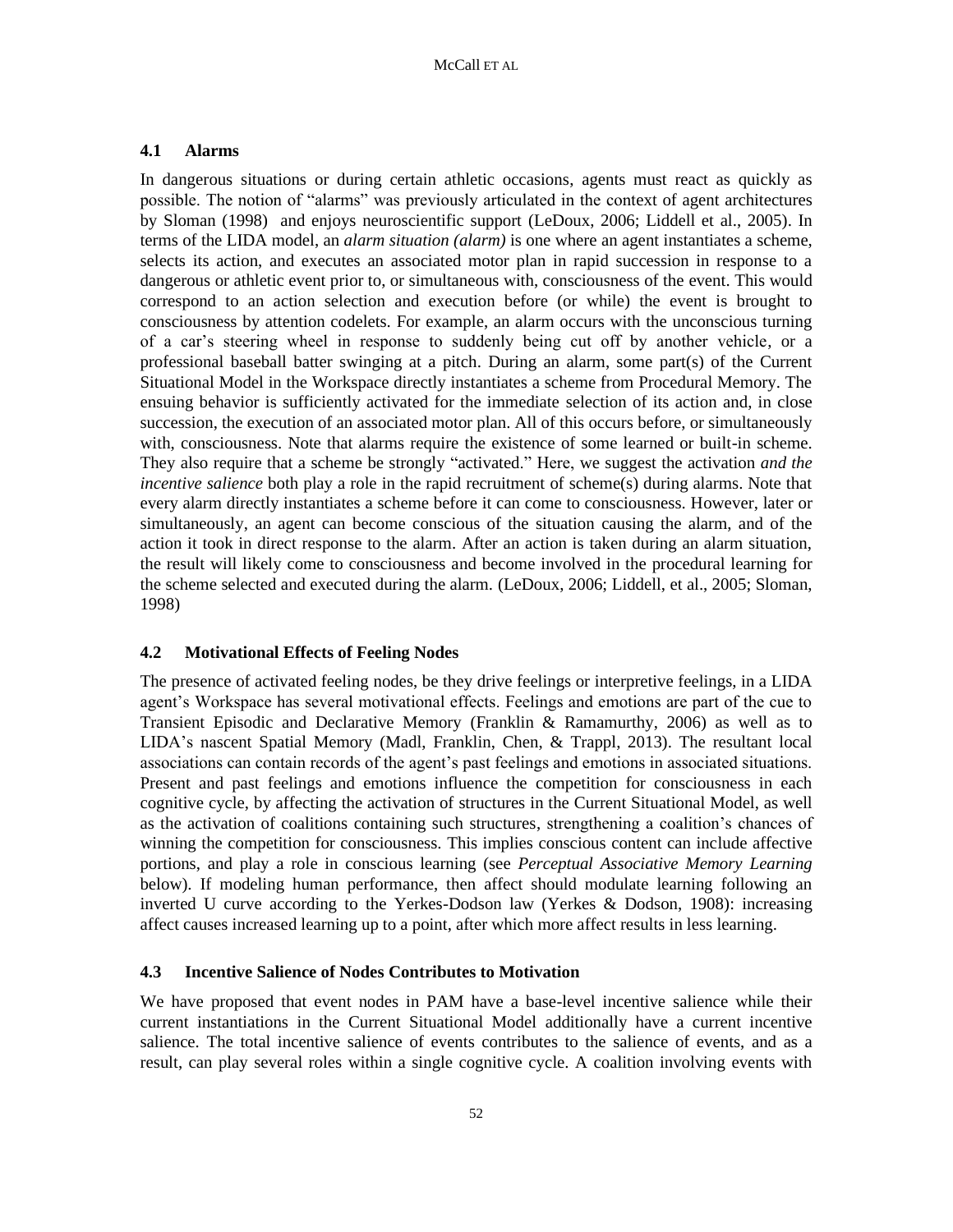high incentive salience is more likely to win the competition for consciousness, and become the object of conscious learning. If broadcasted, events having a large incentive salience better recruit schemes from Procedural Memory, and can instantiate more salient behaviors, increasing their likelihood of selection. This influence of incentive salience on action selection is akin to the influence of "goals" on behaviors in Maes' behavior network model of action selection (Maes, 1989).

## **4.4 Action Selection and Consciousness**

The LIDA model distinguishes action selection from motor plan selection. The former is the selection of a behavior (an instantiated scheme) from Procedural Memory, while the latter is the selection of an instantiated motor plan template from Sensory-Motor Memory in the service of action execution. Procedural Memory is built using structures originating in Perceptual Associative Memory, i.e., it is a grounded representation. This implies that it may be primed preconsciously, allowing for preconscious priming of actions. Does this suggest that action selection occurs without consciousness? The answer is that there can be several possibilities: The unconscious selection of alarms can occur with a sudden, strong instantiation of a learned scheme that leads to a motor plan execution before consciousness of the event can occur (see Section 4.1). However, in the vast majority of situations, action selection follows the conscious broadcast. Such consciously mediated action selection (see Section 4) can be viewed as a "fast" decisionmaking using cached base-level activation and base-level (as well as current) incentive salience values to select options. Such a mechanism has also been referred to as model-free control (Daw, Niv, & Dayan, 2005 ) as well as "System 1" (Faghihi, Estey, McCall, & Franklin, 2015; Kahneman, 2003, 2011). Finally, the action selection process can itself be partially conscious, as is the case in volitional decision-making (see "Volitional Decision-making in LIDA" below). Volitional decision-making has also been referred to as model-based control (Daw, et al., 2005) and Kahneman's "System 2" (2011).

## **5. Conscious Learning in LIDA**

LIDA's conscious learning involves several memories. In Perceptual Associative Memory (recognition memory), new concepts, and associations between them, are learned while existing ones are reinforced. In Spatial Memory, new cognitive maps are stored and existing ones updated. In Transient Episodic Memory broadcasted events containing what, where, and when are encoded. *Schemes*, procedural memories of what to do when, are learned into Procedural Memory. It is also possible for attention codelets, as well as structure building codelets, to be learned or reinforced. Since affective valence plays a role in determining saliency, its presence among the content of a broadcast affects conscious learning, in addition to influencing scheme recruitment and action selection. Following Tindell et al. (2009) affective valence is hypothesized to strongly influence learning based on feelings. We present the details of this below and then discuss how such learning may lead to appetitive or aversive behavior.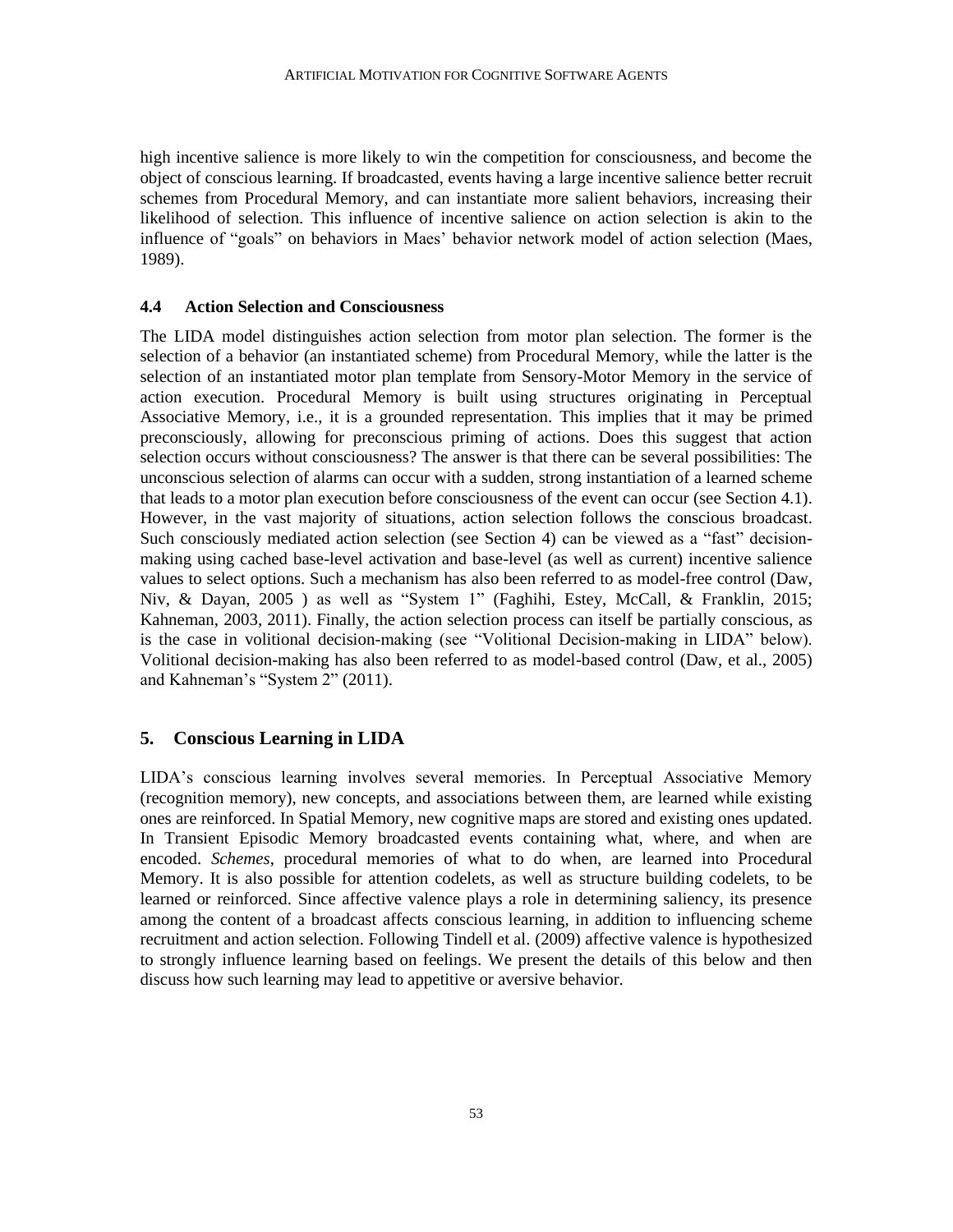# **5.1 Perceptual Associative Memory Learning**

Whenever an event is part of a conscious broadcast the nodes and links of the event are learned into PAM (perceptual learning). If the node or link is not currently present in PAM, then it is added to PAM, and given an initial base-level activation according to some function of the node's activation. If the node or link is already present in PAM, then its base-level activation is updated according to the same function.

# **5.2 Base-Level Incentive Salience Learning**

Previous work on feelings as motivators (Franklin & Ramamurthy, 2006), stipulated that feeling nodes, each with an activation, play a role in LIDA's conscious learning, i.e., add to a containing coalition's activation which, in turn, modulates the learned base-level activation of coalition nodes. Here we additionally propose that feeling nodes have a valence sign, positive or negative. We now specify how affective valence *additionally* affects perceptual learning. We propose that for feeling events having affective valence, an additional kind of perceptual learning occurs in PAM. The base-level incentive salience of broadcast event nodes is positively updated as a function of the overall affective valence of the event, that is, the sum of the affective valences of all feeling nodes (drive feelings or interpretive feelings) currently associated with the event. If the event has an overall positive affective valence, then base-level incentive salience is increased, while if it has an overall negative affective valence its base-level incentive salience is decreased. The magnitude of the overall affective valence determines the strength of this base-level incentive salience learning. In summary, perceptual learning updates the base-level incentive salience of event nodes. After such learning, events can be directly recognized as typically desirable or not. Below, in the section on incentive salience links, we discuss a learning sub-type affecting how event nodes in the Current Situational Model obtain *current* incentive salience.

## **5.3 Temporal Difference Learning**

Temporal difference (TD) learning (Sutton & Barto, 1998) is an approach to learning how to predict a quantity, which depends on future values of a given signal. TD is a reinforcement learning technique, which considers not just the current reward but the expected future rewards as well. The name TD derives from its use of the changes, or differences, in predictions over successive time steps to drive the learning process. In general, the process mandates that the prediction of a quantity (e.g., the base-level incentive salience as a prediction of the affective valence) at any given time step be updated to bring it closer to the prediction of the same quantity at the next time step. TD algorithms are often used in reinforcement learning to predict a measure of the total amount of reward expected over the future, which, in the context of this paper, corresponds to base-level incentive salience. A number of neuroscientific findings support the hypothesis that the brain performs TD learning (Hollerman & Schultz, 1998; Montague, Dayan, & Sejnowski, 1996; O'Doherty, Dayan, Friston, Critchley, & Dolan, 2003). The mechanisms underlying the changes in valuation appear to occur during learning itself, and "bias decisions without effortful retrieval at the time of decision" (without deliberation, which is effortful in LIDA) (Wimmer & Shohamy, 2012).

Let us denote the  $t^{th}$  conscious event (or state) in LIDA by  $s_t$ , and the event's accompanying overall affective valence by *rt*. Also, let the *discount rate*, *γ*, be a real number from the closed interval, [0,1]. This rate defines the degree to which the rewards (overall affective valence) of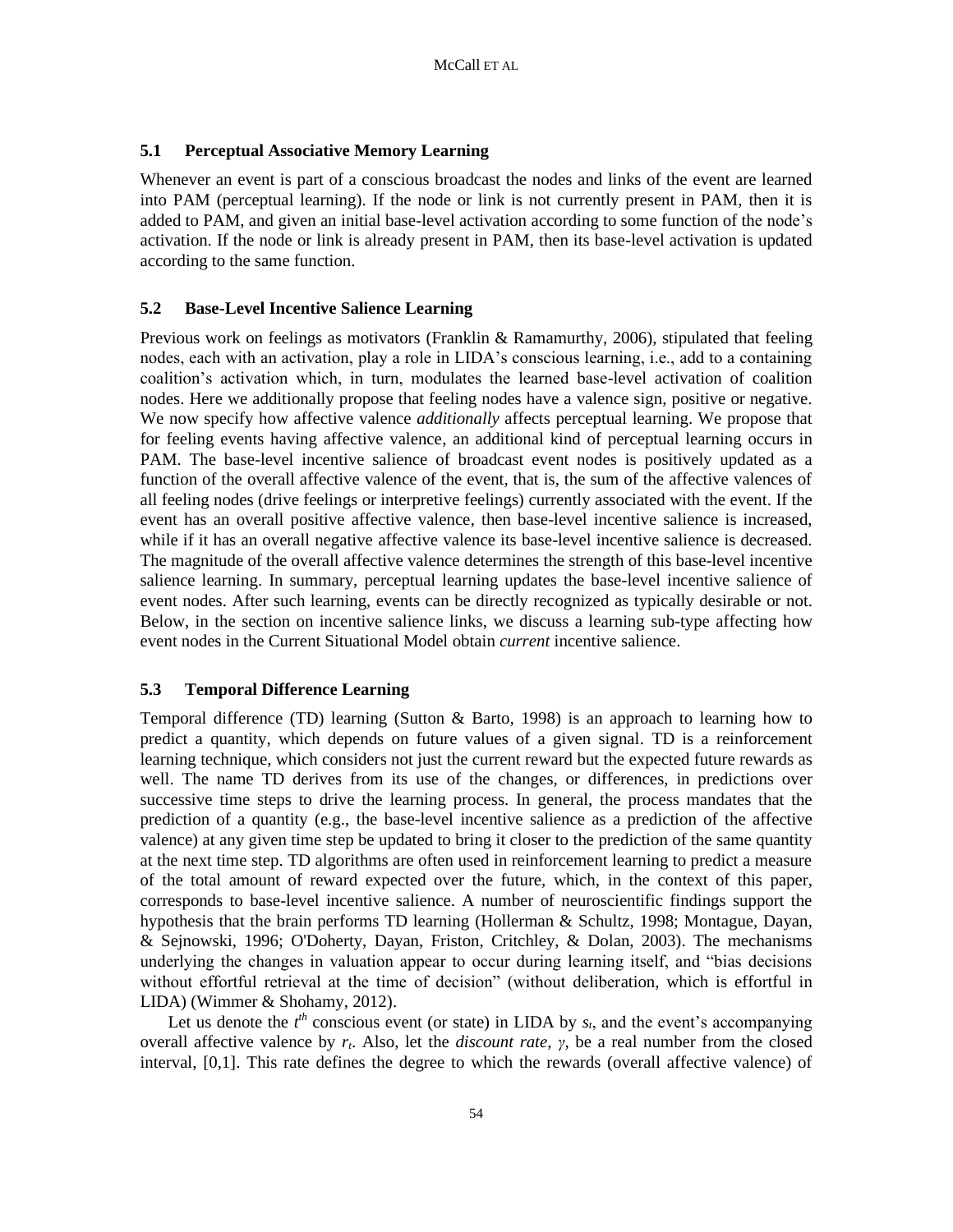future events are discounted or de-emphasized, with a value of 1.0 corresponding to no discounting and 0.0 corresponding to complete discounting. Given these definitions, we define the *complete return*<sup>5</sup>,  $R_t$ , for conscious event  $s_t$  as:

$$
R_{t} = r_{t} + 9r_{t+1} + 9^{2}r_{t+2} + ... = r_{t} + 9(r_{t+1} + 9r_{t+2} + ...) = r_{t} + gR_{t+1}
$$
\n<sup>(1)</sup>

It is then assumed that the long-term value of a state (here, conscious event),  $V(s)$ , is directly equivalent to the expected return under an unspecified action policy<sup>6</sup>,  $\pi$ :

$$
V(s) = E_p(R_t \mid s_t = s) \tag{2}
$$

In the context of this work, we denote the base-level incentive salience of the event node in memory (PAM) underlying the *i*<sup>th</sup> conscious event  $s_i$  at the time *t*, by  $V(s_i, t)$ . Thus  $V(s_i, t) = V(s)$ , where s is  $s_i$  at the time *t*. Given a learning rate,  $\alpha$ , the temporal difference update for the baselevel incentive salience of event  $s_t$  at the time  $t+1$  is given by:

$$
V(s_t, t+1) = V(s_t, t) + \mathcal{A}[r_t + gV(s_{t+1}, t) - V(s_t, t)]
$$
\n[3]

This equation says that the update for the base-level incentive salience of event  $s_t$  is a function of the difference between the event's previous base-level incentive salience,  $V_t(s_t)$ , and a new estimate of the complete return of  $S_t$ ; namely,  $r_t + \mathcal{F}V(s_{t+1}, t)$ . Notice that the  $r_t$  term corresponds to the affective valence-based learning. Thus, temporal difference learning additionally suggests using the discounted base-level incentive salience of the next encountered event when learning base-level incentive salience of an event.

#### **5.4 Event Sequence Learning**

Sequences are a large, critical part of Perceptual Associative Memory, connecting patterns having temporal regularity. Consider the multitude of melodies, word phrases, and action sequences that one may recognize immediately; these are all event sequences in PAM. As mentioned in the earlier section on schemes, event sequences are integral to schemes. Such temporal connections may be initially "hypothesized" by structure-building codelets as temporary temporal links in LIDA's preconscious Workspace. If two events and their temporal link win the competition for consciousness then such a link between them would be learned in PAM. The role of event sequences in volitional decision making will be explored in the Section 6.

 $<sup>5</sup>$  Since LIDA considers the overall affective valence (reward) as coming with a given conscious event (state), the</sup> complete return is defined starting at  $t$ , the time of the event, instead of  $t+1$  as is done in the reinforcement learning literature.

<sup>6</sup> Please see http://www.scholarpedia.org/article/Reinforcement\_learning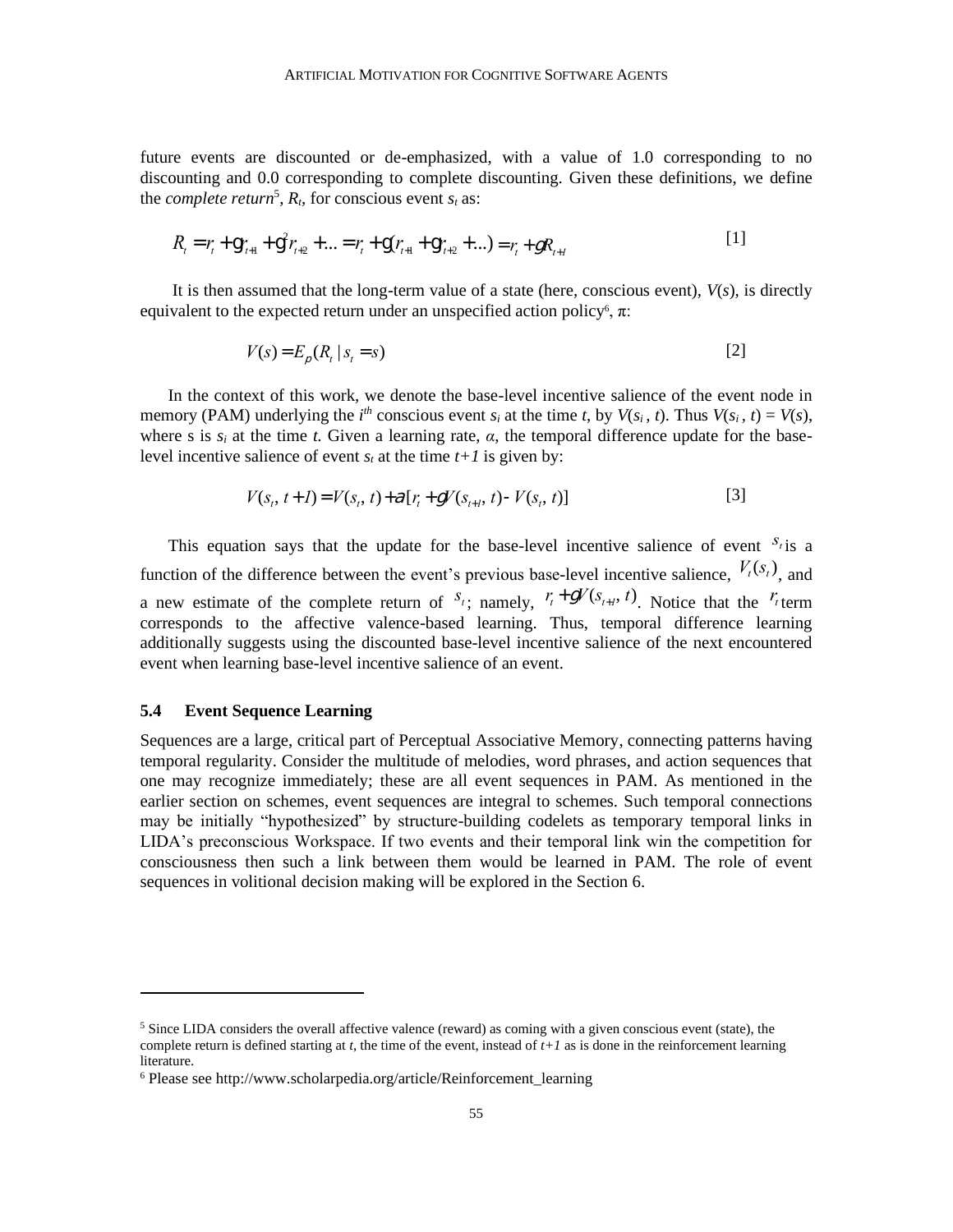## **5.5 Incentive Salience Link Learning**

Drive feeling events and their affective valence play another role in perceptual learning. This learning is critical in determining which event nodes (whether instantiated or not) receive current incentive salience from active drive feelings. In the proposed model, current incentive salience is transmitted from drive feelings by incentive salience links, that is, PAM links that transmit only incentive salience, not activation. Let us first consider an example of learning an incentive salience link. Suppose an agent becomes conscious of an active "thirst" drive feeling node having a negative affective valence. Despite this awareness, the agent takes a long walk, and returns home with the "thirst" feeling node, now strongly activated, carrying a large negative affective valence. Due to a preconscious temporal association by a structure building codelet in the Workspace, the agent becomes conscious of the fact that the walk led to the increase in the thirst node's activation. Consequently, the agent learns an incentive salience link with a negative weight from the "thirsty" node to the "walking" event. (Note that this incentive salience link learning would occur in addition to the learning of other links, such as a temporal link running from the walking event node to the strong feeling of thirst event.) Having learned this incentive salience link, whenever the "thirsty" node becomes activated, "walking" (and any other similarly implicated events) receive a negative amount of current incentive salience. In contrast, suppose that the agent had instead drunk water in response to being conscious of the feeling "thirst," and consequently reduced the drive feeling's activation. If it becomes conscious of this temporal relationship, an incentive salience link with a positive weight would be learned, which would promote drinking when thirsty.

How can a LIDA agent learn from experiences involving a change in a drive feeling? In general, these situations involve a temporal link in the Workspace from one event to another event involving *change in activation*, across the two events, of a *drive feeling node*. (Note that such a preconscious association could occur between instantiated representations from various places in LIDA's memory.) In such situations, a structure building codelet can introduce an incentive salience link that has the *feeling node as its source* and the event implicated in the feeling node's change as its sink. Supposing that the entire structure, consisting of both nodes connected by the temporal link, wins the competition for consciousness, then the proposed incentive salience link would be learned into PAM. Links learned in this manner are assigned a weight proportional to the *change* in the drive feeling's activation*, a*, multiplied by the feeling's valence sign,  $v_s$ . Equation 4 expresses how this link weight,  $w_s$ , is proposed to be calculated:

$$
w = v_s \cdot f(\mathsf{D}\,a) \tag{4}
$$

After such links are learned they transmit some amount of *current incentive salience* to their sink events proportional to 1) the activation of the source (the drive feeling node) and 2) the link's weight. This, by itself, may lead to the instantiation of the sink. Intuitively, the idea is to send positive incentive salience to events leading to positive changes to homeostasis, be they a decrease in a negative affective valence or increases in positive affective valence. Similarly, negative incentive salience is sent to events leading to negative changes to homeostasis under this approach. Figure 3 illustrates the example.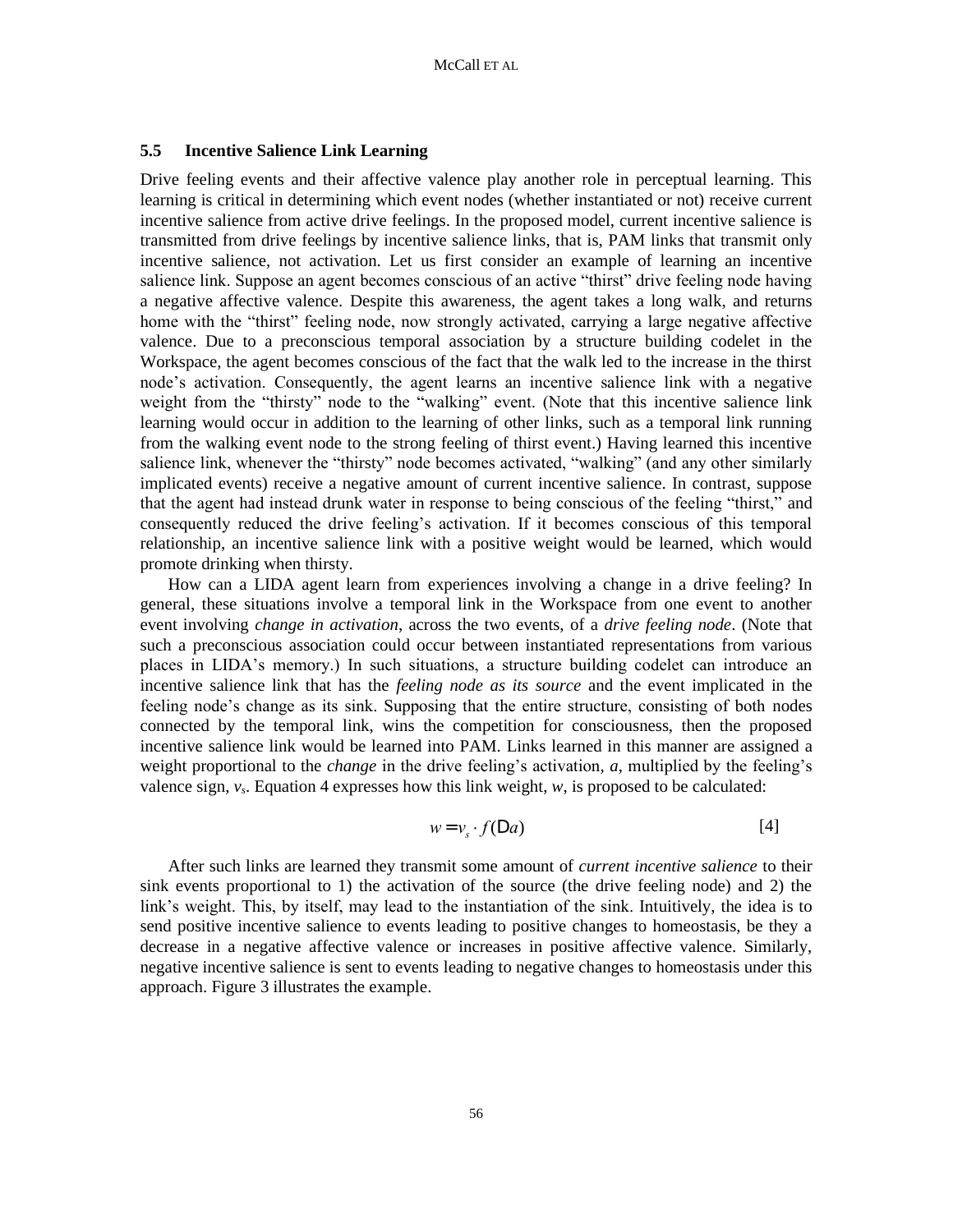

*Figure 3.* A previously learned incentive salience link in PAM. The orange-colored link depicts an incentive salience link having a positive weight in (long-term) PAM. The link's source is the *thirst* drive feeling having a negative valence sign. The link's sink is the event implicated in the *decreased thirst* event, here, the *drink* node. The thirst-change detector, a structure building codelet, can recognize decreased thirst by monitoring changes in activation of the *thirst* feeling node. It creates the Decreased Thirst event and the temporal (causal) association link from the Drink event. The learning process updates the weight of the incentive salience link according to Equation 4. In this example, a feeling, having a negative valence sign, decreased in activation, necessitating a positive link of drinking to reduce thirst. After an incentive salience link with positive weight is learned, the link transmits positive current incentive salience, based on the activation of the "thirst" node, to the "drinking water" event.

## **5.6 Action Selection and Consciousness**

The LIDA model distinguishes action selection from motor plan selection. The former is the selection of a behavior (an instantiated scheme), a procedural memory, while the latter is the selection of an instantiated motor plan template, a sensory-motor memory (Dong & Franklin, 2015). As mentioned in the previous section, Procedural Memory is built using structures originating in perceptual memory, i.e., it is a grounded representation. This implies that it may be primed preconsciously, allowing for preconscious priming of actions. Does this suggest that action selection occurs without consciousness? The answer is that there can be several possibilities: The unconscious selection of alarms can occur with a sudden, strong instantiation of a learned scheme that leads to a motor plan execution before consciousness of the event can occur. However, in the vast majority of situations, action selection follows the conscious broadcast (consciously mediated action selection). Consciously mediated action selection can be viewed as a "fast" decision making using cached base-level activation and base-level incentive salience values (and current values too) to select options (see (Franklin, et al., 2016) for a detailed description). Such a mechanism has also been referred to as model-free control (Daw, et al., 2005 ) as well as "System 1" (Kahneman, 2003, 2011). Finally, the action selection process can itself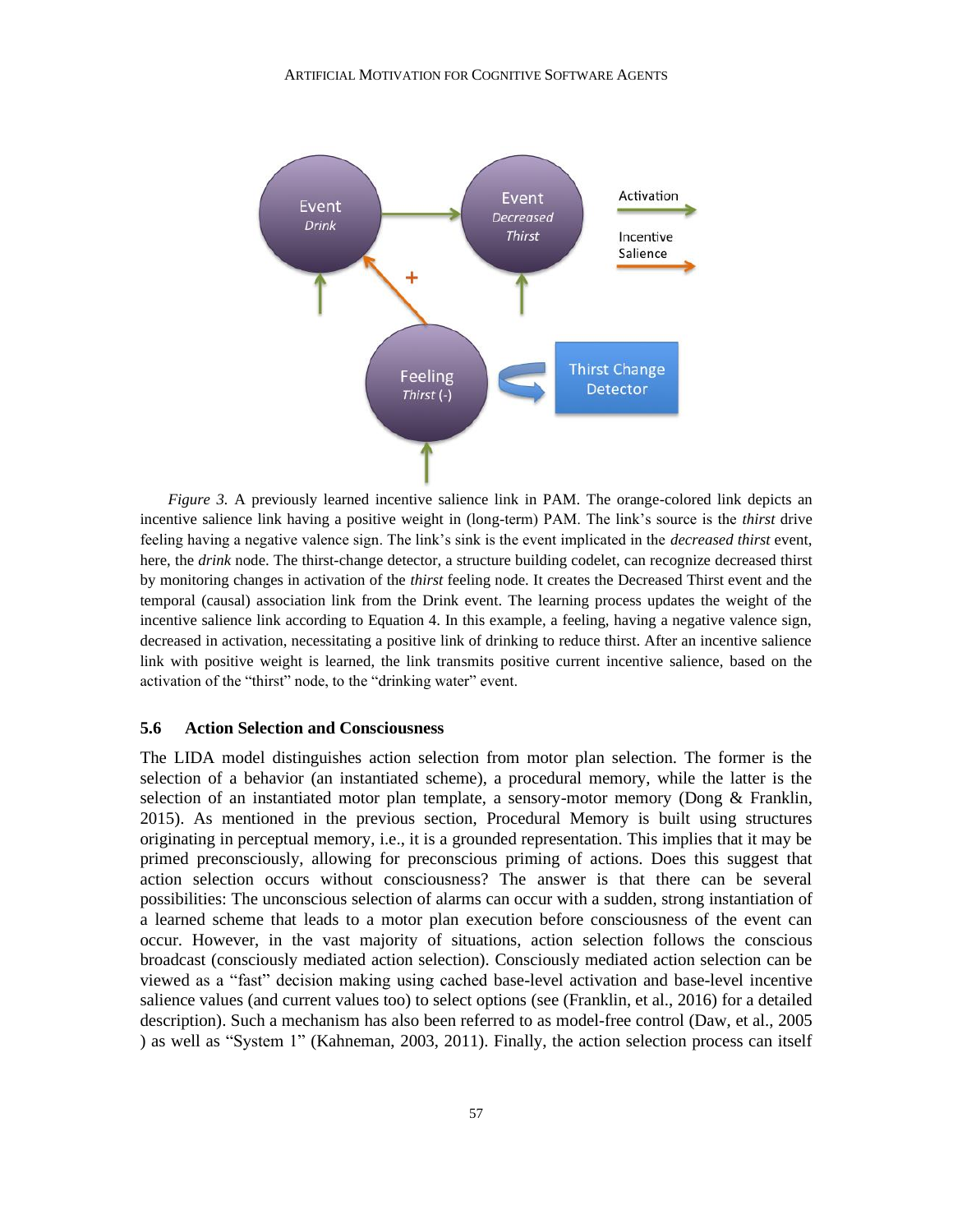be partially conscious, as is the case in volitional decision making. Volitional decision making has also been referred to as model-based control and Kahneman's "System 2."

# **6. Multi-Cyclic Motivational Processes in LIDA**

So far, we have discussed the role of motivational processes within a single cognitive cycle. However, many important aspects of cognition are implemented by, and occur over, multiple cognitive cycles. Recall the previous distinction (Section 3.5) between 1) an option, an instantiated virtual event having nonzero total incentive salience, 2) an immediate goal, an option that is the expected result of a selected behavior, and 3) a pending goal, a goal that is part of an instantiated behavior stream, one of whose behaviors have been selected, that cannot be immediately achieved. Now, suppose that an option comes to mind, that is, is a part of the content of a conscious broadcast. As a direct result, several schemes in Procedural Memory will typically be instantiated as behaviors with the option bound to their results. In some situations, an agent may immediately select an action to achieve this option in which case the option becomes the agent's immediate goal. In other situations, the agent enters into a volitional decision-making process. More generally, we can speak of *deliberation* (Sloman, 1999), a kind of cognitive process that builds upon reactive processes. For each option, a mental simulation will likely occur, resulting in new virtual events in LIDA's Current Situation Model. The total incentive salience of those virtual events will bias the results of deliberation. The LIDA conceptual model implements deliberation via ideomotor theory, which Franklin (2000) described in detail.

## **6.1 Volitional Decision Making in LIDA**

What conditions lead to volitional decision making? We hypothesize that it may be initiated by a behavior with considerable activation, but not enough that it can be currently selected. There are a few main reasons why a behavior would fit this billing: 1) competition with other behaviors, 2) having an unsatisfied context or 3) a result with low incentive salience. In Maes' behavior network (1989), a competition situation arises between two behaviors when one undoes a precondition of the other. Alternatively, competition may arise when there is insufficient difference in behavior activation to prefer one over the other. For instance, evidence from the basal ganglia suggests that action selection performance improves when competing alternatives inhibit each other requiring an action to have a "statistically significant" greater activation than its competitors to be selected (Bogacz, Usher, Zhang, & McClelland, 2007). Alternatively, a behavior may have strong activation due to its underlying result and/or action event having positive incentive salience; however, its context might not be satisfied. Similarly, the context may be satisfied, but the result may have a high negative incentive salience. In each of these cases, a deliberative process may be initiated. What initiates such a process? In LIDA a competing behavior with an *internal* action enters into Action Selection with every instantiated behavior that was produced by an option or a drive. If this special behavior is selected, its internal action starts an ideomotor theory volitional process (see next section).

## **6.2 Ideomotor Theory in LIDA**

William James first introduced the ideomotor theory of volition (James, 1890; Shin, Proctor, & Capaldi, 2010). James postulated proposers, objectors, and supporters as actors in the drama of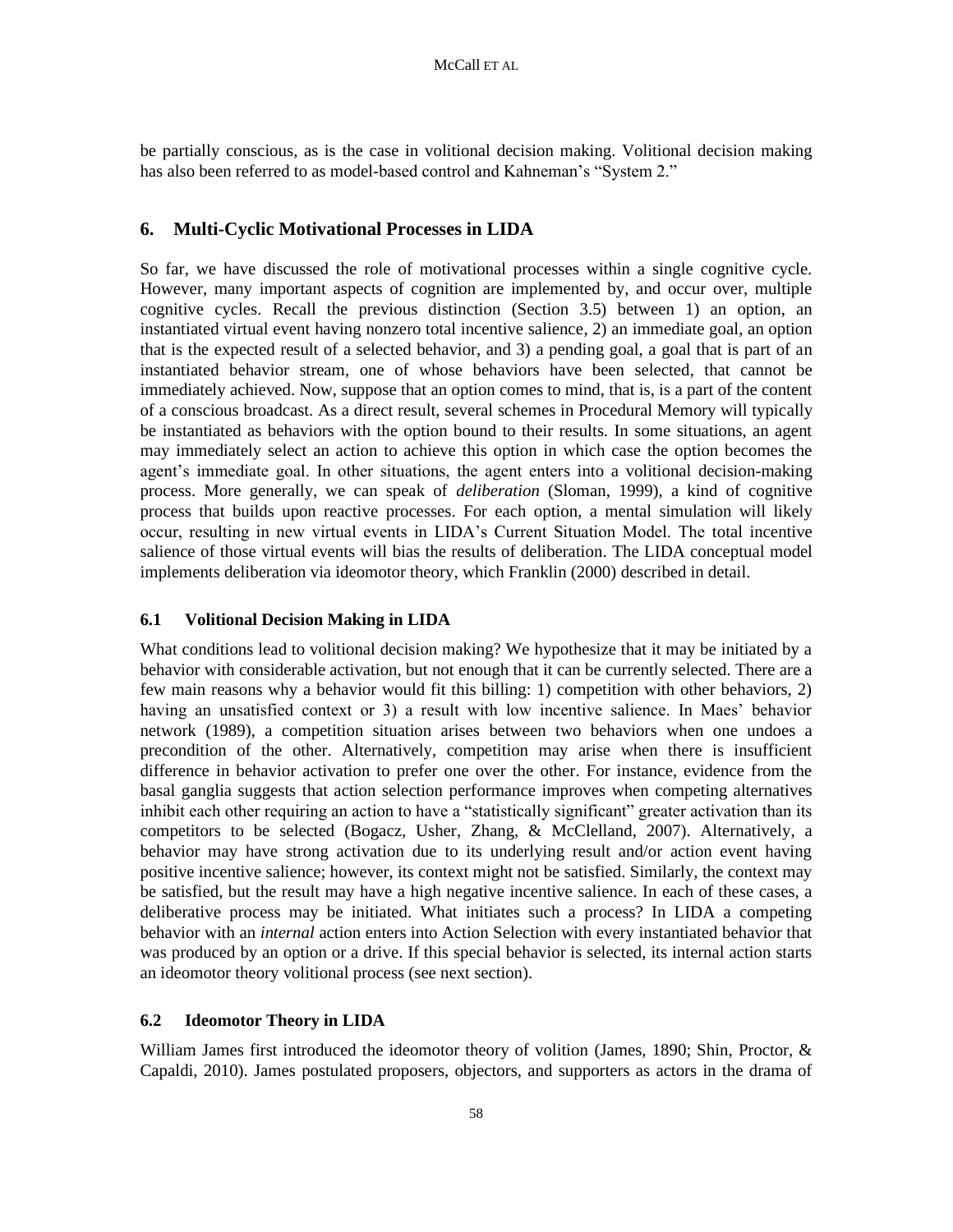acting volitionally. He might have suggested the following scenario in the context of dealing with a feeling of thirst: The idea of drinking orange juice "pops into mind," that is, propelled to consciousness by a proposer motivated by the drive feeling, "thirst," and a "liking" for the sweetness of orange juice, it becomes the contents of consciousness. "No, it's too sweet," asserts an objector. "How about a beer?" says a different proposer. "Too early in the day," says another objector. "Orange juice is more nutritious," says a supporter. With no further objections, drinking orange juice is volitionally selected.

Baars incorporated ideomotor theory directly into his Global Workspace Theory (1988, Chapter 7). The LIDA model fleshes out volitional decision-making via ideomotor theory within Global Workspace Theory (Franklin, 2000) as follows. An idea "popping into mind" in the LIDA model is accomplished by the idea being part of the conscious broadcast of a cognitive cycle. Thus, the conscious broadcast implements the characters in James' scenario, with some broadcasts acting as proposers, others as objectors, and others as supporters, the content of each "popping into mind" if it wins the competition, and is broadcast.

But, how does the thought "Let's drink orange juice" come to consciousness? It must arise from an option, a virtual "drink-orange-juice" event node with positive total incentive salience in the Workspace. According to this motivational extension to LIDA, an option may arise from an event having nonzero base-level incentive salience, e.g., seeing a glass of one's favorite orange juice. Alternatively, or additionally, an active drive feeling, e.g., thirst, may provide sufficient current incentive to the drink-orange-juice event node in PAM to instantiate it in the Workspace as an option. Like every higher-order cognitive process in the LIDA model, volitional decisionmaking occurs over multiple cycles. In this example, "drinking orange juice" may come to consciousness for the reasons just described. If this proposal fails to immediately lead to an external action selection, another proposal, or an objection, could come to consciousness. LIDA fleshes out ideomotor theory by the use of a "timekeeper" (Franklin, 2000) which as the result of an internal action, starts a timer as the result of a proposal, stops it when confronted by an objection, and restarts it after the occurrence of some support. Volitional decision-making ends when time runs out on some proposal (option), that is no further objection arises, and an action is thus selected.

The LIDA model hypothesizes that neural correlates of volitional decision-making include the ventromedial prefrontal cortex, the striatum, the basal ganglia and the ventral anterior cingulate cortex (MacDonald, 2008; Pasquereau et al., 2007; Rowe, Hughes, Eckstein, & Owen, 2008).

#### **6.3 Proposers & Objectors from Mental Simulations**

How might LIDA produce James' proposers and objectors? During volitional decision-making, instantiated events in the Workspace, including options and drives, repeatedly cue LIDA's perceptual and episodic memories. This cueing retrieves relevant local associations, and, drawing upon knowledge stored by the temporal links of event sequences, includes potential future events. Potential future events are grounded virtual representations of potential consequences of pursuing the options. Over multiple cognitive cycles, such virtual actions can produce an instantiated, "chain" of events. Such chains can be included in coalitions that may compete for consciousness. Critically, each event in the coalition contributes its total activation and total incentive salience. Recall that total incentive salience includes a base level component (updated by TD learning) and a current component (modulated by current drive feelings). Thus, the incentive salience of future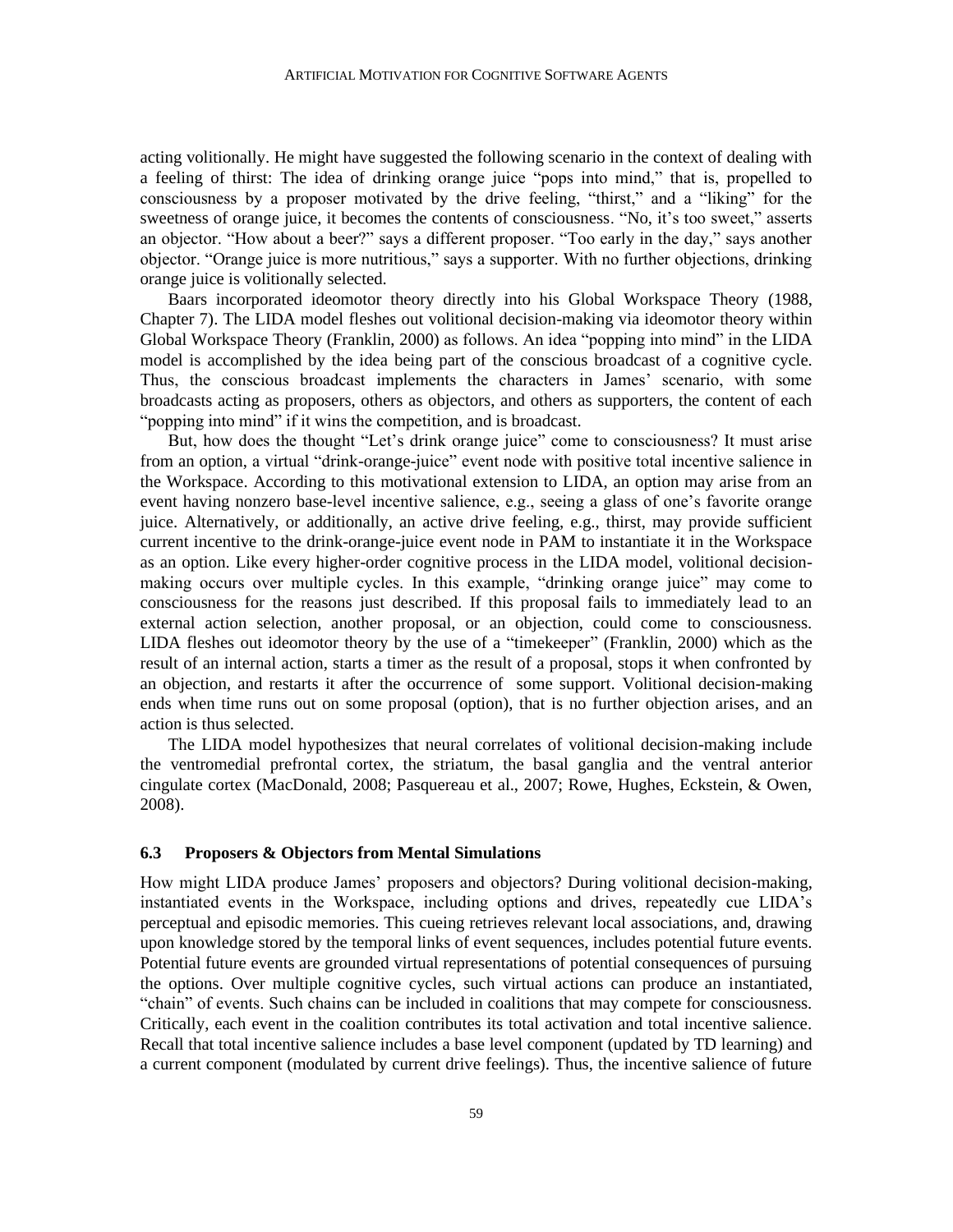events, proposers and objectors in ideomotor theory, would contribute to a coalition's overall strength or salience. The net effect is to bias those behaviors or behavior streams believed to lead to a "desirable" future set of events. For instance, considering going outside in the rain unprepared may lead you to imagine getting wet, which leads you to grab an umbrella, or imagining being robbed on a walk in the city may compel you to take pepper spray along. Thus, appetitive or aversive behavior may also result from an anticipation, imagination, or recollection of an event with incentive salience.

#### **6.4 Deliberation and Model-Based Control**

It is our view that deliberation in general should involve the kind of mental simulations described in the previous section. For each alternative a mental simulation must occur with total incentive salience biasing the results of deliberation. Huys et al. (2012) have found that humans adopt a Pavlovian strategy for pruning decision trees. During mental evaluation of a sequence of choices, they curtailed any further evaluation of a sequence as soon as they encountered a large loss. In terms of the LIDA model high negative incentive salience may cut off one "branch" in a tree of possibilities. For example, while planning a route to the airport you realize the plan will involve taking the interstate, which you view as dangerous. This leads you to abandon that specific plan, and come up with another route taking safer roads. Conversely, sufficient positive incentive salience may prompt a decision, leading to the end of the deliberation altogether.

Recall that model-based control refers to a set of reinforcement learning methods in which an internal model of the environment is learned and used to evaluate available actions or cues on the basis of their potential outcomes (see Section 3.10). At this point it is clear that volitional decision making modulated by the total incentive salience of anticipated or potential events is an implementation of model-based control in the LIDA conceptual model's Current Situational Model. Deliberative cognitive processes are by nature slower than reactive ones. However, as we have suggested, deliberation in LIDA can produce model-based control, whereas reactive or consciously mediated action selection implements less normative model-free control.

#### **7. Comparison between LIDA and Psi**

As we mentioned in the introduction, the Psi model (Bach, 2009) provided inspiration for some of the motivational concepts introduced in this paper in the context of LIDA. Table 3 provides an overview of each Psi motivational construct and its corresponding instantiation in LIDA.

Psi distinguishes between demands, urges, motives, cognitive modulators, affect, and directed emotions. *Demands* are built-in drives that give rise to goals while *urges* are the signals that make demands apparent. In the LIDA conceptual model, *homeostatic sensors* and the sensors' associated *drive feeling nodes* implement drives. Psi theory suggests: "an abrupt increase of an urge corresponds to… a 'displeasure or distress signal'… while a decrease of an urge — its satisfaction — yields … 'pleasure signals'" (Bach, 2012). In Psi, a *motive* is defined as the combination of an urge and an event associated with the satisfaction of the urge. LIDA refers to motives as events with nonzero incentive salience. Psi theory asserts that goals depend on the nature of a given situation and the existing demands.

Higher-level emotions such as jealousy and anger are said to arise in Psi from the combination of motives and the agent's perception of a situation. Fellous' work (2004) has been interpreted as providing a biological underpinning for the use of emotions in Psi (Lee-Johnson  $\&$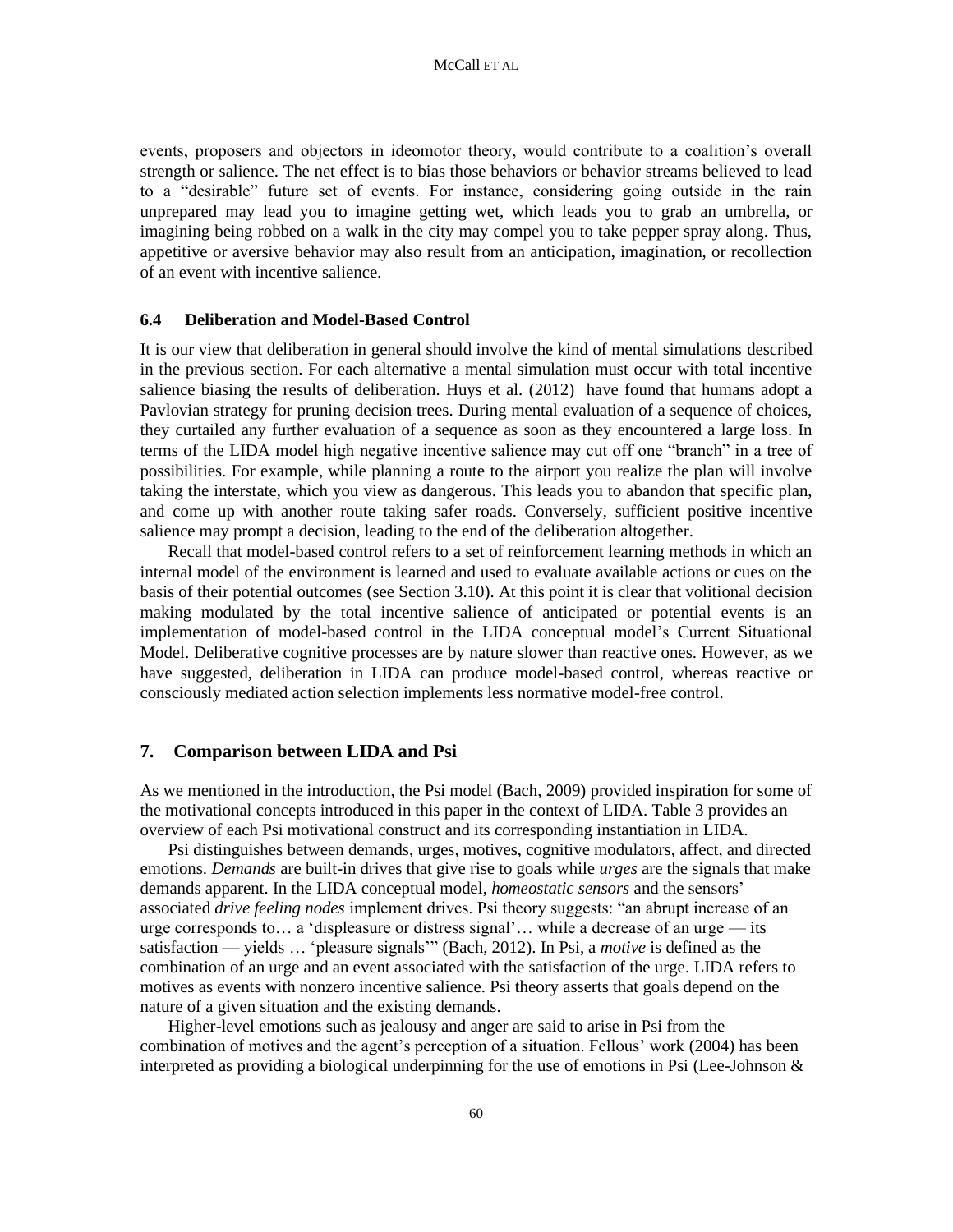Carnegie, 2009). Psi maintains that emotions should be distinguished from motivational phenomena: while hunger is cognitively represented (as an urge) and implies a valence and an effect on the allocation of mental and physical resources of an organism, it is not an emotion, but a *motivator*.

| Concept                                                                                                                                                                                                                                                                  | Psi Term                         | <b>LIDA Term</b>          |
|--------------------------------------------------------------------------------------------------------------------------------------------------------------------------------------------------------------------------------------------------------------------------|----------------------------------|---------------------------|
| Built-in homeostatic                                                                                                                                                                                                                                                     | Demand (demand sensor)           | Homeostatic sensor        |
| mechanism                                                                                                                                                                                                                                                                |                                  |                           |
| Cognitive                                                                                                                                                                                                                                                                | Urge                             | Drive feeling node        |
| representation                                                                                                                                                                                                                                                           |                                  |                           |
| of a drive                                                                                                                                                                                                                                                               |                                  |                           |
| Valence (Psychology)                                                                                                                                                                                                                                                     | Valence (kind of modulator)      | Affective valence         |
| Arousal                                                                                                                                                                                                                                                                  | Arousal (kind of modulator)      | Sum activation of feeling |
|                                                                                                                                                                                                                                                                          |                                  | nodes                     |
| Desired (or aversive)                                                                                                                                                                                                                                                    | Motive                           | Event with nonzero        |
| event                                                                                                                                                                                                                                                                    |                                  | incentive salience        |
| Emotion                                                                                                                                                                                                                                                                  | Motives combined with perceptual | Feelings with cognitive   |
|                                                                                                                                                                                                                                                                          | representation                   | content                   |
| $\mathbf{m}$ it a $\mathbf{a}$ is a set of $\mathbf{m}$ is a set of $\mathbf{m}$ is a set of $\mathbf{m}$ is a set of $\mathbf{m}$ is a set of $\mathbf{m}$ is a set of $\mathbf{m}$ is a set of $\mathbf{m}$ is a set of $\mathbf{m}$ is a set of $\mathbf{m}$ is a set |                                  |                           |

Table 3. Approximate overlap of motivation concepts in the Psi and LIDA models.

Finally, Bach et al (Bach, 2012) adopts the general notion that motivation determines *what*  has to be done, while emotion determines *how* it has to be done. In our view such an assertion is more problematic than elucidating. One difference between the extended LIDA model introduced above and the Psi model is the way drive feeling nodes (urges in Psi) affect perception, action selection and action execution. In Psi urges interact with perception via modulators (Bach, 2003, Fig. 1; 2012, Fig. 6). In LIDA feelings can immediately modulate perception and action selection, given that conscious learning has previously occurred. Some feeling nodes are likely part of most coalitions, and affect learning if they win the competition for consciousness.

Emotional valence is considered a representation of desirability (Bach, 2012), while in this model the two are distinguished, and play different functional roles (see sections "Affective Valence" and "Incentive Salience" above). Furthermore, it appears that in Psi, valence is a "reinforcement signal that emanates from changes in the perceived demands" (Bach, 2012). However, in our model, valence can also arise from intrinsically positive or negative stimuli, e.g., a sweet feeling node with positive valence. Lastly, the Psi model does not integrate cognitive neuroscience evidence for the "short route of emotion" (Cannon, 1927; Faghihi, Nkambou, Poirier, & Fournier-Viger, 2009; LeDoux, 2006), which have been referred to here as *alarms*.

# **8. Future Work**

The motivational concepts and mechanisms outlined in this paper were implemented as part of the LIDA Framework (Snaider, et al., 2011), a Java-based software framework that simplifies the creation of LIDA-based software agents; however, more computational experiments are needed to verify that these concepts and mechanisms accurately model human and animal behavior. McCall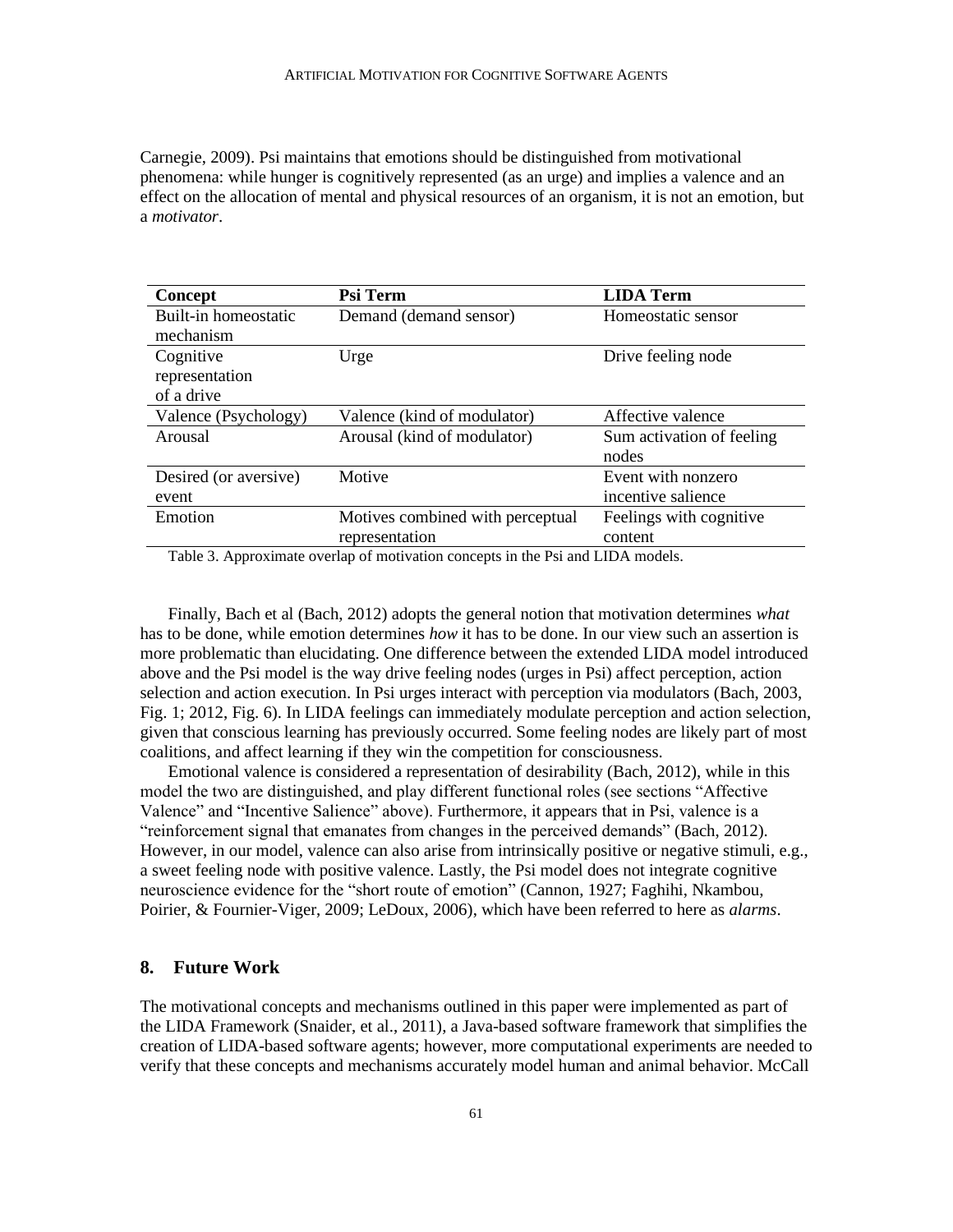(2014) made progress in this direction by replicating a reinforcer devaluation experiment (Gallagher, McMahan, & Schoenbaum, 1999). In particular, McCall simulated an experiment testing the effects of orbitofrontal lesions on the representation of incentive value in associative learning. The orbitofrontal cortex (OFC) is thought to contain representations of the motivational significance of cues (conditioned stimuli), and the incentive value of expected outcomes. The significance of the reinforcer devaluation task is that normal performance depends on the ability of a conditioned stimulus (CS) to gain access to the motivational properties of an upcoming unconditioned stimulus (US). Moreover, it illustrates the difference between the fast acting, slowadapting model-free control (consciously mediated action selection in LIDA) and the slow-acting, fast-adapting model-based control (volitional decision-making in LIDA). In order to replicate this experiment, it was necessary to implement two LIDA agents—a "lesioned OFC" LIDA agent and an "intact OFC" LIDA agent—and the experimental environment in which the agents were situated. Both LIDA agents were implemented using the LIDA Framework, and the experimental environment was implemented as a separate framework module that was accessible to the agent through its sensors and effectors. McCall's results were consistent with the original experiment, lending credibility to the general applicability of these motivational mechanisms.

Many opportunities exist for enhancing the learning mechanisms introduced in Section 5. For example, our temporal difference-based learning of base-level incentive salience assumed that the discount factor, *γ*, was fixed. However, a dynamic discount factor that is modulated by changes in the agent's physiological state (for example, stress) may be more appropriate for cognitive modeling. Another avenue of future research could take advantage of *eligibility traces*, which have been shown to expedite temporal difference learning by assigning credit back further in time than the immediately previous event. Eligibility traces can be viewed as providing a short-term memory of multiple previous events so that several of these previous events may all be updated as each new observation arrives. Eligibility traces are usually implemented by an exponentially decaying memory trace, with decay parameter *λ* (Barto, 2007).

#### **9. Conclusion**

In this paper, we explored how the agenda of an autonomous agent could be specified in LIDA a systems-level cognitive architecture. To this end, we presented extensions to LIDA's conceptual model covering a range of motivation-related concepts, including feelings, affective valence, incentive salience, emotion, appraisal, reinforcement learning, and model-free and model-based learning. We discussed the role of motivations in a single LIDA cognitive cycle, as well as over multiple cycles. These new capabilities have been implemented in the LIDA Framework, and we refer interested readers to McCall (2014) for details on the application of these motivational mechanisms to the computational replication of a reinforcer devaluation experiment (Gallagher, McMahan, & Schoenbaum, 1999). Finally, we described the relationship between some of these motivational concepts and similar counterparts in the Psi model, which was used as a source of inspiration for the present work.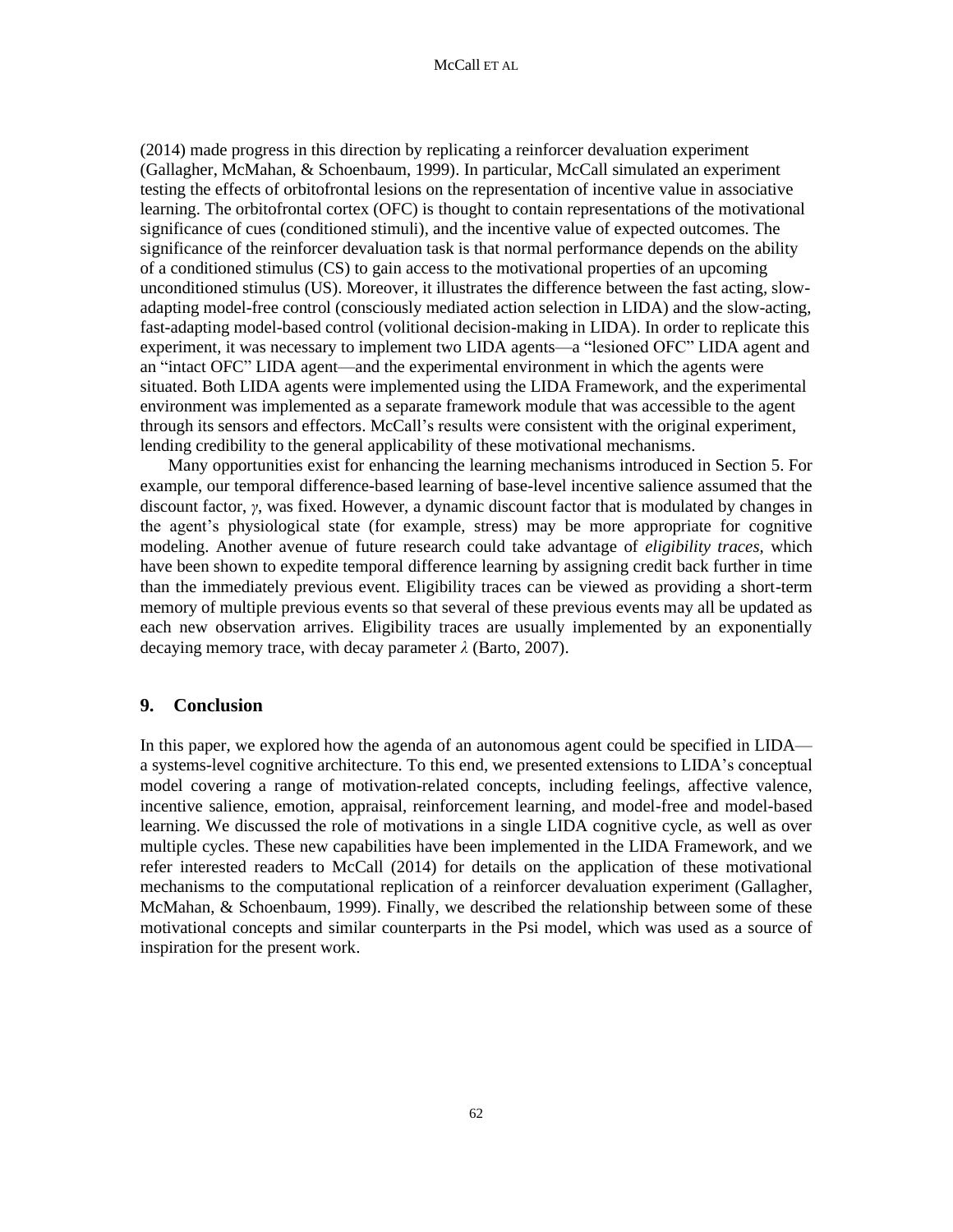# **References**

- Alvarado, N., Adams, S. S., & Burbeck, S. (2002). The role of emotion in an architecture of mind. *IBM Research*.
- Baars, B. (1988). *A Cognitive Theory of Consciousness*. Cambridge: Cambridge University Press.
- Baars, B., & Franklin, S. (2003). How conscious experience and working memory interact. *Trends in Cognitive Science, 7*, 166–172.
- Bach, J. (2003). *The micropsi agent architecture.* Paper presented at the Proceedings of ICCM-5, international conference on cognitive modeling, Bamberg, Germany.
- Bach, J. (2009). *Principles of Synthetic Intelligence: Psi: An Architecture of Motivated Cognition*. Oxford: Oxford University Press.
- Bach, J. (2012). Modeling Motivation and the Emergence of Affect in a Cognitive Agent *Theoretical Foundations of Artificial General Intelligence* (pp. 241-262): Springer.
- Barto, A. G. (2007). Temporal difference learning. *Scholarpedia, 2*(11), 1604.
- Belavkin, R. V. (2001a). Modelling the inverted-U effect with ACT-R. In Erik M. Altmann, Wayne D. Gray, A. Cleeremans & Christian D. Schunn (Eds.), *Proceedings of the 2001 Fourth International Conference on Cognitive Modeling* (pp. 296). Hillsdale, NJ Lawrence Erlbaum Associates.
- Belavkin, R. V. (2001b). *The role of emotion in problem solving.* Paper presented at the Proceedings of the AISB'01 Symposium on emotion, cognition and affective computing, Heslington, York, England.
- Berridge, K. C., & Kringelbach, M. L. (2008). Affective neuroscience of pleasure: reward in humans and animals. *Psychopharmacology, 199*(3), 457-480. doi: 10.1007/s00213- 008-1099-6
- Berridge, K. C., & Robinson, T. E. (1998). What is the role of dopamine in reward: hedonic impact, reward learning, or incentive salience? *Brain Research Reviews, 28*(3), 309-369.
- Bindra, D. (1978). How adaptive behavior is produced: a perceptual-motivational alternative to response reinforcements. *Behavioral and Brain Sciences, 1*(01), 41-52.
- Bogacz, R., Usher, M., Zhang, J., & McClelland, J. L. (2007). Extending a biologically inspired model of choice: multi-alternatives, nonlinearity and value-based multidimensional choice. *Philos Trans R Soc Lond B Biol Sci*.
- Breazeal, C. (1998). *A Motivational System for Regulating Human-Robot Interaction.* Paper presented at the AAAI98, Madison, WI.
- Camras, L. A. (2011). Differentiation, dynamical integration and functional emotional development. *Emotion Review, 3*(2), 138-146.
- Cañamero, D. (1997). *Modeling motivations and emotions as a basis for intelligent behavior.* Paper presented at the Proceedings of the first international conference on Autonomous agents.
- Canamero, Lola D. (2003). Designing Emotions for Activity Selection in Autonomous Agents. In R. Trappl, P. Petta & S. Payr (Eds.), *Emotions in Humans and Artifacts* (pp. 115-148). Cambridge, MA: MIT Press.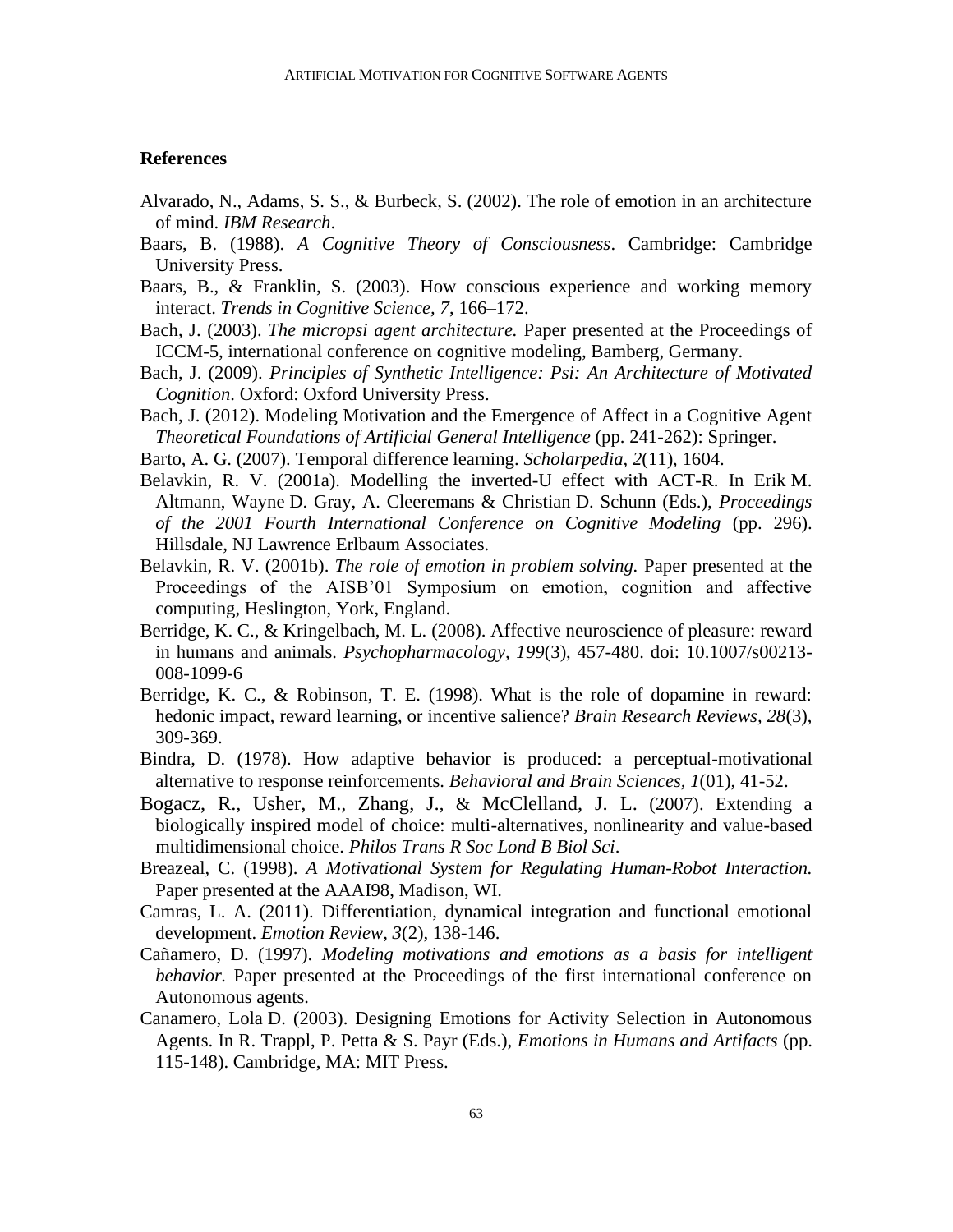- Cannon, W. B. (1927). The James-Lange theory of emotions: A critical examination and an alternative theory. *The American Journal of Psychology, 39*(1/4), 106-124.
- Cannon, W. B. (1929). Organization For Physiological Homeostasis. *Physiol Rev. , 9*, 399-431.
- Conway, M. (2001). Sensory–perceptual episodic memory and its context: autobiographical memory. *Philos. Trans. R. Soc. Lond B., 356*, 1375–1384.
- D'Mello, S., Ramamurthy, U., Negatu, A., & Franklin, S. (2006). A Procedural Learning Mechanism for Novel Skill Acquisition. In T. Kovacs & James A. R. Marshall (Eds.), *Proceeding of Adaptation in Artificial and Biological Systems, AISB'06* (Vol. 1, pp. 184–185). Bristol, England: Society for the Study of Artificial Intelligence and the Simulation of Behaviour.
- Damasio, A. (2003). *Looking for Spinoza: Joy, Sorrow and the Feeling Brain*. New York: Harcourt.
- Damasio, A. (1999). *The Feeling of What Happens*. New York: Harcourt Brace.
- Daw, N., Niv, Y., & Dayan, P. (2005). Actions, policies, values, and the basal ganglia. In E. Bezard (Ed.), *Recent Breakthroughs in Basal Ganglia Research*.
- Daw, N. D., Niv, Y., & Dayan, P. (2005). Uncertainty-based competition between prefrontal and dorsolateral striatal systems for behavioral control. [Research Support, Non-U.S. Gov't]. *Nature Neuroscience, 8*(12), 1704-1711. doi: 10.1038/nn1560
- Dehaene, S., Changeux, J.-P., Naccache, L., Sackur, J., & Sergent, C. (2006). Conscious, preconscious, and subliminal processing: a testable taxonomy. *Trends in Cognitive Sciences, 10*, 204–211.
- Diener, E. (1999). Introduction to the special section on the structure of emotion. *Journal of personality and Social Psychology, 76*(5), 803.
- Dijkstra, T. M. H., Schöner, G., & Gielen, C. C. A. M. (1994). Temporal stability of the action-perception cycle for postural control in a moving visual environment. *Experimental Brain Research, 97*(3), 477-486.
- Dong, D., & Franklin, S. (2014). *Sensory Motor System: Modeling the process of action execution.* Paper presented at the Proceedings of the 36th Annual Conference of the Cognitive Science Society.
- Dong, D., & Franklin, S. (2015). A New Action Execution Module for the Learning Intelligent Distribution Agent (LIDA): The Sensory Motor System. *Cognitive Computation*. doi: 10.1007/s12559-015-9322-3.
- Dorner, D., & Hille, K. (1995). *Artificial souls: motivated emotional robots.* Paper presented at the IEEE International Conference on Systems, Man and Cybernetics, Vancouver, BC , Canada.
- Drescher, Gary L. (1991). *Made-Up Minds: A Constructivist Approach to Artificial Intelligence*. Cambridge, MA: MIT Press.
- Ekman, P., Sorenson, E. R., & Friesen, W. V. (1969). Pan-cultural elements in facial displays of emotion. *Science, 164*(3875), 86-88.
- Faghihi, U., McCall, R., & Franklin, S. (2012). A Computational Model of Attentional Learning in a Cognitive Agent. *Biologically Inspired Cognitive Architectures*, *2*, 25-36.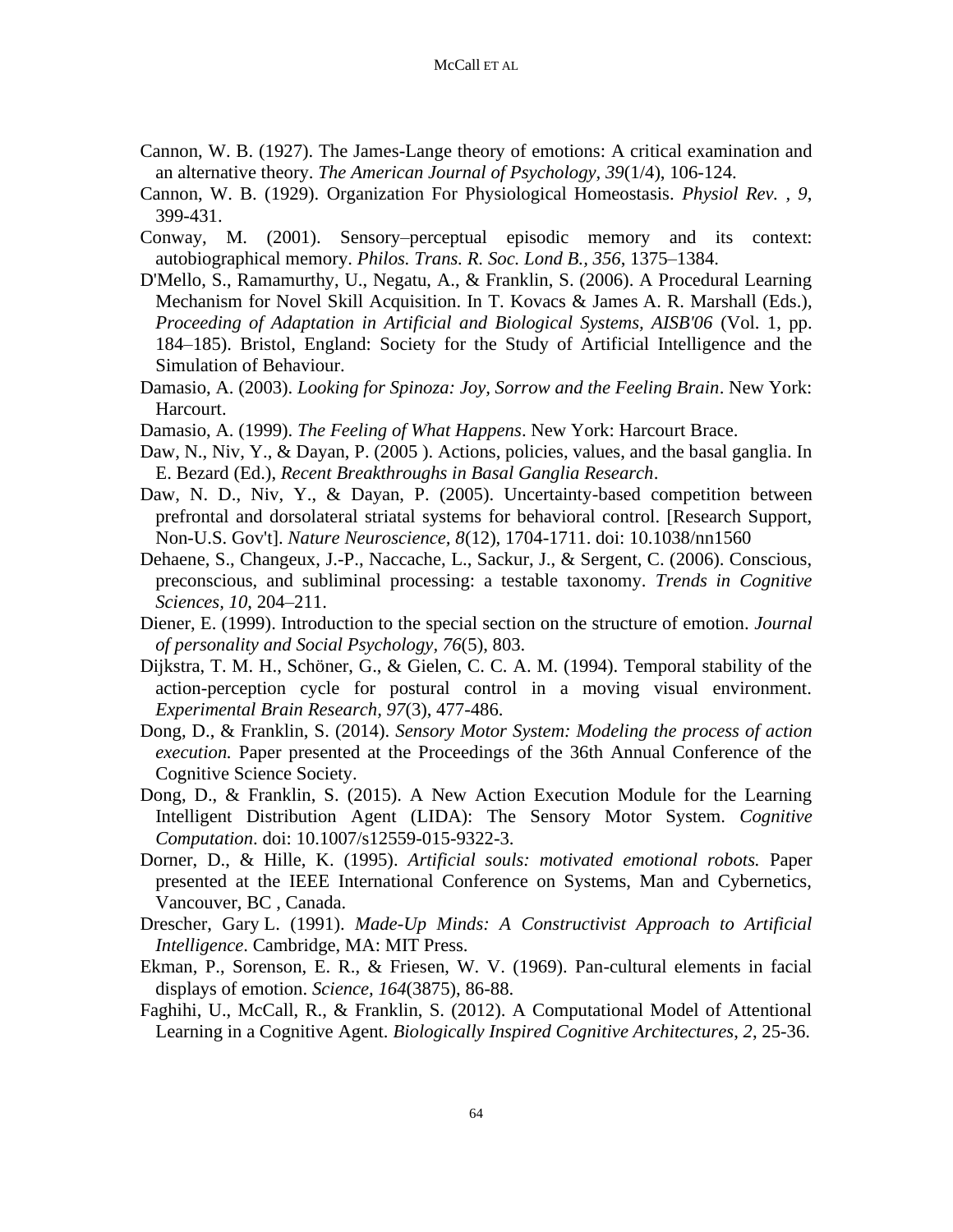- Faghihi, U., Estey, C., McCall, R., & Franklin, S. (2015). A Cognitive Model Fleshes Out Kahneman's Fast and Slow Systems. *Biologically Inspired Cognitive Architectures, 11*, 38-52.
- Faghihi, U., Nkambou, R., Poirier, P., & Fournier-Viger, P. (2009). *Emotional Learning and a Combined Centralist-Peripheralist Based Architecture for a More Efficient Cognitive Agent.* Paper presented at the 7th IEEE International Conference on Industrial Technology (ICIT 2009).
- Fellous, J.-M. (2004). From human emotions to robot emotions. *Architectures for Modeling Emotion: Cross-Disciplinary Foundations, American Association for Artificial Intelligence*, 39-46.
- Fishbach, A., Roy, S. A., Bastianen, C., Miller, L. E., & Houk, J. C. (2005). Kinematic properties of on-line error corrections in the monkey. *Experimental Brain Research, 164*(4), 442–457.
- Franklin, S. (1995). *Artificial Minds*. Cambridge, Ma: MIT Press.
- Franklin, S. (2000). Deliberation and Voluntary Action in 'Conscious' Software Agents. *Neural Network World, 10*, 505–521
- Franklin, S. (2003). IDA: A Conscious Artifact? *Journal of Consciousness Studies, 10*, 47–66.
- Franklin, S., & Baars, B. (2010). Two Varieties of Unconscious Processes. In E. Perry, D. Collerton, H. Ashton & F. LeBeau (Eds.), *New Horizons in the Neuuroscience of Consciousness* (pp. 91–102). Amsterdam: John Benjamin.
- Franklin, S., Baars, B. J., Ramamurthy, U., & Ventura, M. (2005). The Role of Consciousness in Memory. *Brains, Minds and Media, 1*, 1–38.
- Franklin, S., & Graesser, A. C. (1997). Is it an Agent, or just a Program?: A Taxonomy for Autonomous Agents *Intelligent Agents III* (pp. 21–35). Berlin: Springer Verlag.
- Franklin, S., Kelemen, A., & McCauley, L. (1998). IDA: A Cognitive Agent Architecture *IEEE Conf on Systems, Man and Cybernetics* (pp. 2646–2651 ). Menlo Park, CA: IEEE Press.
- Franklin, S., Madl, T., D'Mello, S., & Snaider, J. (2014). LIDA: A Systems-level Architecture for Cognition, Emotion, and Learning. *IEEE Transactions on Autonomous Mental Development., PP*(99), 1 doi: 10.1109/TAMD.2013.2277589
- Franklin, S., Madl, T., Strain, S., Faghihi, U., Dong, D., Kugele, S., . . . Chen, S. (2016). A LIDA cognitive model tutorial. *Biologically Inspired Cognitive Architectures*, 105- 130. doi: 10.1016/j.bica.2016.04.003
- Franklin, S., & Ramamurthy, U. (2006). Motivations, Values and Emotions: Three sides of the same coin *Proceedings of the Sixth International Workshop on Epigenetic Robotics* (Vol. 128, pp. 41–48). Paris, France: Lund University Cognitive Studies.
- Franklin, S., Strain, S., Snaider, J., McCall, R., & Faghihi, U. (2012). Global Workspace Theory, its LIDA model and the underlying neuroscience. *Biologically Inspired Cognitive Architectures, 1*, 32-43. doi: 10.1016/j.bica.2012.04.001
- Franklin, S., Strain, S., McCall, R., & Baars, B. (2013). Conceptual Commitments of the LIDA Model of Cognition. *Journal of Artificial General Intelligence*, 4(2), 1-22. doi:10.2478/jagi-2013-0002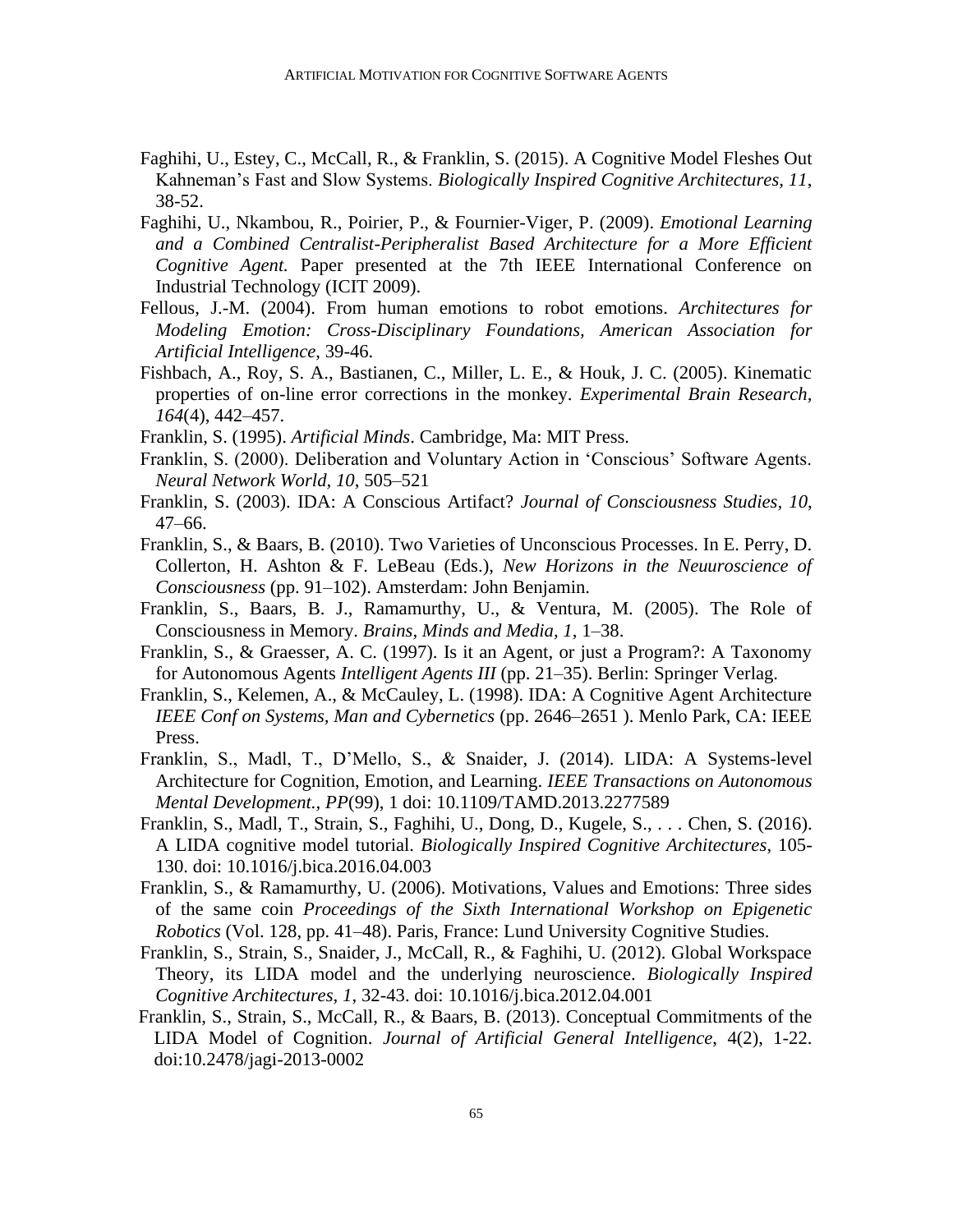- Freeman, W. J. (2002). The limbic action-perception cycle controlling goal-directed animal behavior. *Neural Networks, 3*, 2249-2254.
- Fum, D., & Stocco, A. (2004). *Memory, Emotion, and Rationality: An ACT-R interpretation for Gambling Task results.* Paper presented at the ICCM.
- Fuster, J. M. (2004). Upper processing stages of the perception–action cycle. *Trends in Cognitive Sciences, 8*(4), 143-145.
- Gallagher, M., McMahan, R. W., & Schoenbaum, G. (1999). Orbitofrontal cortex and representation of incentive value in associative learning. *The Journal of neuroscience, 19*(15), 6610-6614.
- Gmytrasiewicz, P. J., & Lisetti, C. L. (2002). Emotions and personality in agent design and modeling *Game theory and decision theory in agent-based systems* (pp. 81-95): Springer.
- Hoffman, D. D., Singh, M., & Prakash, C. (2015). The interface theory of perception. *Psychonomic bulletin & review, 22*(6), 1480-1506.
- Hollerman, J., & Schultz, W. (1998). Dopamine Neruons Report an Error in the Temproal Prediction of Reward during Learning. *Nature Neuroscience, 1*, 304-309.
- Huys, Q. J., Eshel, N., O'Nions, E., Sheridan, L., Dayan, P., & Roiser, J. P. (2012). Bonsai trees in your head: how the Pavlovian system sculpts goal-directed choices by pruning decision trees. *PLoS Comput Biol, 8*(3), e1002410.
- James, W. (1884). II.—What is an emotion? *Mind*(34), 188-205.
- James, W. (1890). *The Principles of Psychology*. Cambridge, MA: Harvard University Press.
- Johnston, Victor S. (1999). *Why We Feel:The Science of Human Emotions*. Reading MA: Perseus Books.
- Kahneman, D. (2003). Maps of bounded rationality: Psychology for behavioral economics. *The American economic review, 93*(5), 1449-1475.
- Kahneman, D. (2011). *Thinking, Fast and Slow*. New York: Farrar, Straus and Giroux.
- Kalis, A., Kaiser, S., & Mojzisch, A. (2013). Why we should talk about option generation in decision-making research. *Front. Psychol, 4*(555), 10.3389.
- Keller, L. R., & Ho, J. L. (1988). Decision problem structuring: Generating options. *Systems, Man and Cybernetics, IEEE Transactions on, 18*(5), 715-728.
- Klein, G., Wolf, S., Militello, L., & Zsambok, C. (1995). Characteristics of skilled option generation in chess. *Organizational Behavior and Human Decision Processes, 62*(1), 63-69.
- Kringelbach, M. L., & Berridge, K. C. (2009). Towards a functional neuroanatomy of pleasure and happiness. *Trends in cognitive sciences, 13*(11), 479-487.
- Laird, John E., J, E., Newell, A., & Rosenbloom, Paul S. P. S. (1987). SOAR: An Architecture for General Intelligence. *Artificial Intelligence, 33*, 1–64.
- Lang, P. J., & Davis, M. (2006). Emotion, motivation, and the brain: Reflex foundations in animal and human research. In G. E. M. J. J. K. S. Anders & D. Wildgruber (Eds.), *Progress in Brain Research* (Vol. Volume 156, pp. 3-29): Elsevier.
- Lazarus, R. (1991). *Emotion and adaptation*. New York: Oxford University Press.
- LeDoux, J. E. (2006). Emotional Memory: In Search of Systems and Synapsesa. *Annals of the New York Academy of Sciences, 702*(1), 149-157.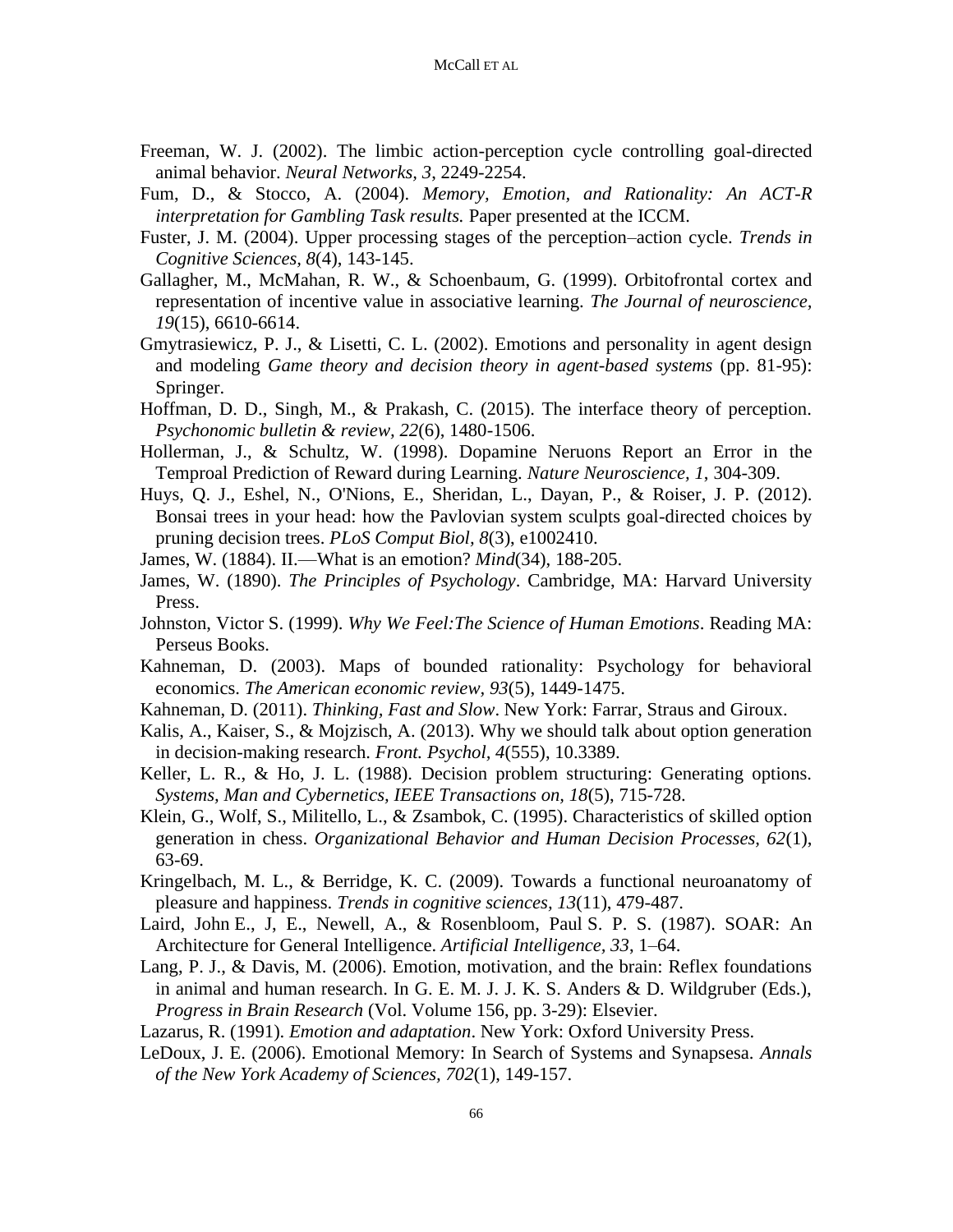- Lee-Johnson, C. P., & Carnegie, D. A. (2009). Robotic Emotions: Navigation with Feeling. In J. Vallverdú & D. Casacuberta (Eds.), *Handbook of Research on Synthetic Emotions and Sociable Robotics* (pp. 88-117): IGI Global.
- Liddell, B. J., Brown, K. J., Kemp, A. H., Barton, M. J., Das, P., Peduto, A., . . . Williams, L. M. (2005). A direct brainstem–ìamygdala–cortical 'alarm' system for subliminal signals of fear. *NeuroImage, 24*(1), 235-243.
- Lucantonio, F., Stalnaker, T. A., Shaham, Y., Niv, Y., & Schoenbaum, G. (2012). The impact of orbitofrontal dysfunction on cocaine addiction. *Nature Neuroscience, 15*(3), 358-366.
- MacDonald, K. (2008). Effortful Control, Explicit Processing and the Regulation of Human Evolved Predispositions. *Psychological Review, 115*(4), 012–1031.
- Madl, T., Baars, B. J., & Franklin, S. (2011). The Timing of the Cognitive Cycle. PLoS ONE, 6(4), e14803.
- Madl, T., & Franklin, S. (2012). A LIDA-based Model of the Attentional Blink. *Proceedings of the 11th International Conference on Cognitive Modelling*, 283-288.
- Madl, T., Franklin, S., Chen, K., & Trappl, R. (2013). Spatial Working Memory in the LIDA Cognitive Architecture. In R. West & T. Stewart (Eds.), *Proceedings of the 12th International Conference on Cognitive Modelling* (pp. 384-390). Ottawa, Canada: Carleton University.
- Maes, P. (1989). How to do the right thing. *Connection Science, 1*, 291–323.
- Marieb, E. N., & Hoehn, K. (2007). *Human Anatomy & Physiology* (Seventh ed.). San Francisco, CA: Pearson Benjamin Cummings.
- Marinier, R., & Laird, J. E. (2008). Emotion-driven reinforcement learning. *Cognitive science*, 115-120.
- Marinier, R. P., Laird, J. E., & Lewis, R. L. (2009). A computational unification of cognitive behavior and emotion. *Cognitive Systems Research, 10*(1), 48-69.
- McCall, R., Franklin, S., & Friedlander, D. (2010). *Grounded Event-Based and Modal Representations for Objects, Relations, Beliefs, Etc.* Paper presented at the FLAIRS-23, Daytona Beach, FL.
- McCall, R. J. (2014). *Fundamental motivation and perception for a systems-level cognitive architecture*. The University of Memphis.
- Mnih, V., Kavukcuoglu, K., Silver, D., Rusu, A. A., Veness, J., Bellemare, M. G., ... & Petersen, S. (2015). Human-level control through deep reinforcement learning. *Nature*, *518*(7540), 529.
- Montague, P. R., Dayan, P., & Sejnowski, T. J. (1996). A framework for mesencephalic dopamine systems based on predictive Hebbian learning. *The Journal of neuroscience, 16*(5), 1936-1947.
- Negatu, A. (2006). *Cognitively Inspired Decision Making for Software Agents: Integrated Mechanisms for Action Selection, Expectation, Automatization and Non-Routine Problem Solving: Ph.D.* Dissertation, The University of Memphis, Memphis TN USA.
- Neisser, U. (1976). *Cognition and Reality: Principles and Implications of Cognitive Psychology* San Francisco: W. H. Freeman.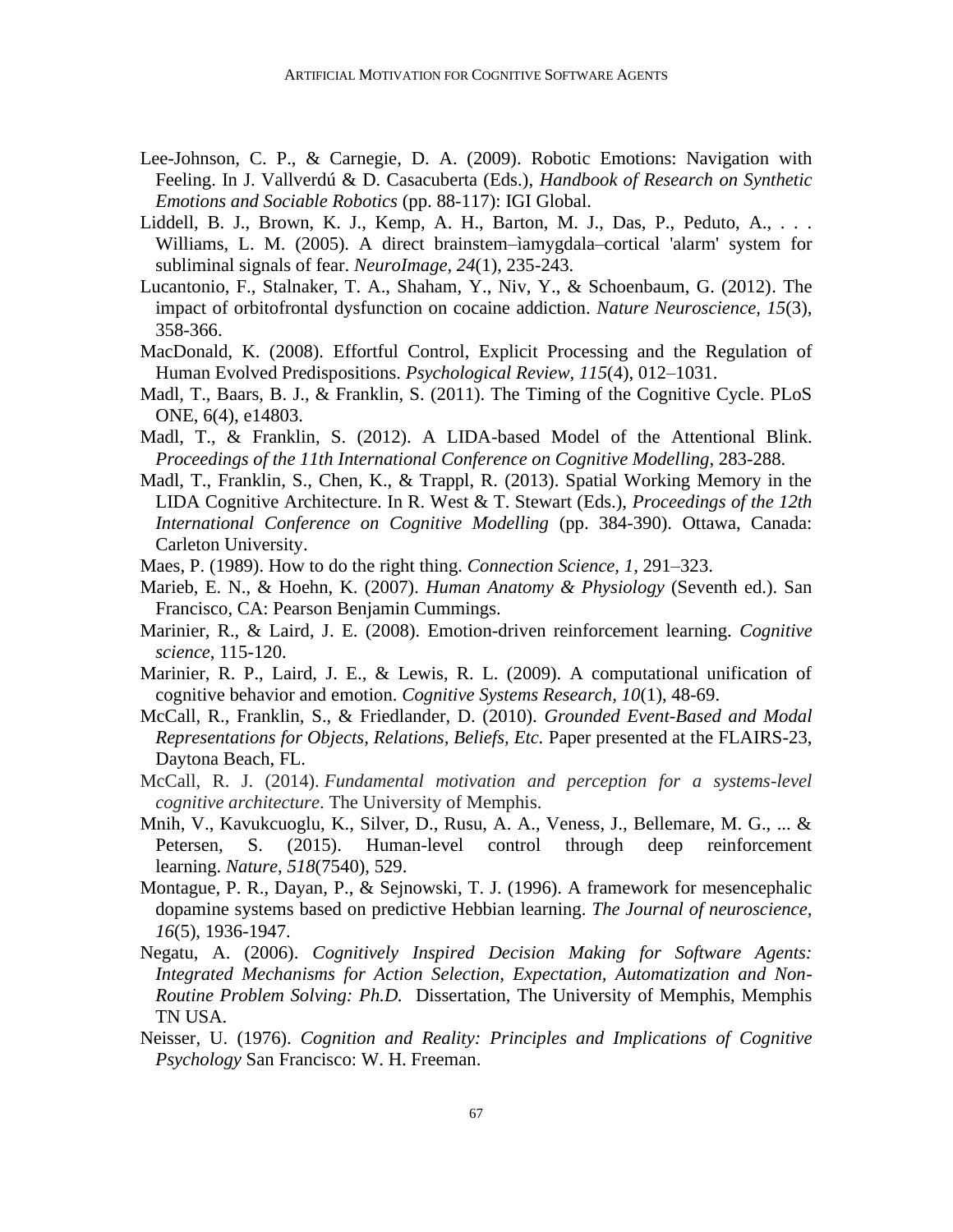- O'Doherty, J. P., Dayan, P., Friston, K., Critchley, H., & Dolan, R. J. (2003). Temporal difference models and reward-related learning in the human brain. *Neuron, 38*(2), 329- 337.
- Pasquereau, B., Nadjar, A., Arkadir, D., Bezard, E., Goillandeau, M., Bioulac, B., . . . Boraud, T. ( 2007). Shaping of motor responses by incentive values through the basal ganglia. *Journal of Neuroscience, 27*, 1176-1183.
- Phelps, E. A. (2006). Emotion and Cognition: Insights from Studies of the Human Amygdala. *Annual Review of Psychology, 57*(1), 27-53. doi: doi:10.1146/annurev.psych.56.091103.070234
- Picard, R. (1997). *Affective Computing*. Cambridge MA: The MIT Press.
- Picard, R. W. (2003). Affective computing: challenges. *International Journal of Human-Computer Studies, 59*(1–2), 55-64. doi: 10.1016/s1071-5819(03)00052-1
- Purves, D., Brannon, E. M., Cabeza, R., Huettel, S. A., LaBar, K. S., Platt, M. L., & Woldorff, M. G. (2008). *Principles of cognitive neuroscience* (Vol. 83): Sinauer Associates Sunderland, MA.
- Raab, M., de Oliveira, R. F., & Heinen, T. (2009). How do people perceive and generate options? *Progress in brain research, 174*, 49-59.
- Richard, J. M., & Berridge, K. C. (2011). Nucleus accumbens dopamine/glutamate interaction switches modes to generate desire versus dread: D1 alone for appetitive eating but D1 and D2 together for fear. *The Journal of neuroscience, 31*(36), 12866- 12879.
- Roseman, I. J., & Smith, C. A. (2001). Appraisal theory: Overview, assumptions, varieties, controversies *Appraisal processes in emotion: Theory, methods, research* (pp. 3-19). New York: Oxford University Press.
- Rowe, J., Hughes, L., Eckstein, D., & Owen, A. M. (2008). Rule-Selection and Action-Selection have a Shared Neuroanatomical Basis in the Human Prefrontal and Parietal Cortex. *Cerebral Cortex, 18*, 2275--2285. doi: 10.1093/cercor/bhm249
- Schoenbaum, G., Takahashi, Y., Liu, T. L., & McDannald, M. A. (2011). Does the orbitofrontal cortex signal value? *Annals of the New York Academy of Sciences, 1239*(1), 87-99.
- Shin, Y. K., Proctor, R. W., & Capaldi, E. J. (2010). A review of contemporary ideomotor theory. *Psychological Bulletin, 136*(6), 943-974. doi: 10.1037/a0020541
- Sloman, A. (1998). Damasio, Descartes, Alarms and Meta-management *Proceedings Symposiumon Cognitive Agents: Modeling Human Cognition*. San Diego: IEEE.
- Sloman, A. (1999). What Sort of Architecture is Required for a Human-like Agent? In M. Wooldridge & A. S. Rao (Eds.), *Foundations of Rational Agency* (pp. 35–52). Dordrecht, Netherlands: Kluwer Academic Publishers.
- Sloman, A., & Croucher, M. (1981). Why robots will have emotions.
- Smith, K. S., Berridge, K. C., & Aldridge, J. W. (2011). Disentangling pleasure from incentive salience and learning signals in brain reward circuitry. *Proceedings of the National Academy of Sciences, 108*(27), E255-E264.
- Snaider, J., McCall, R., & Franklin, S. (2011). *The LIDA Framework as a General Tool for AGI*. Paper presented at the Artificial General Intelligence (AGI-11), Mountain View, CA.